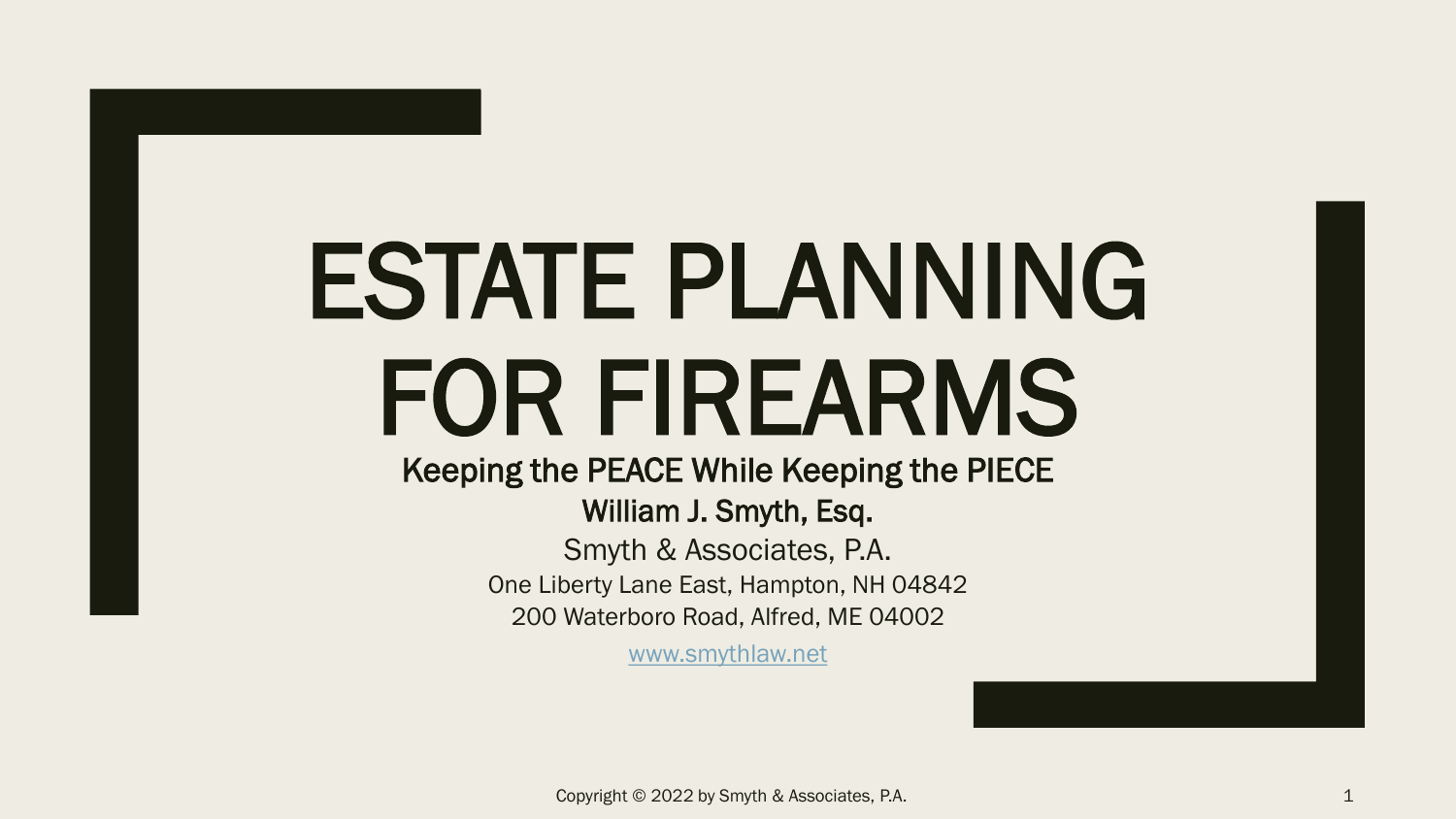# FIREARMS ARE SPECIAL ASSETS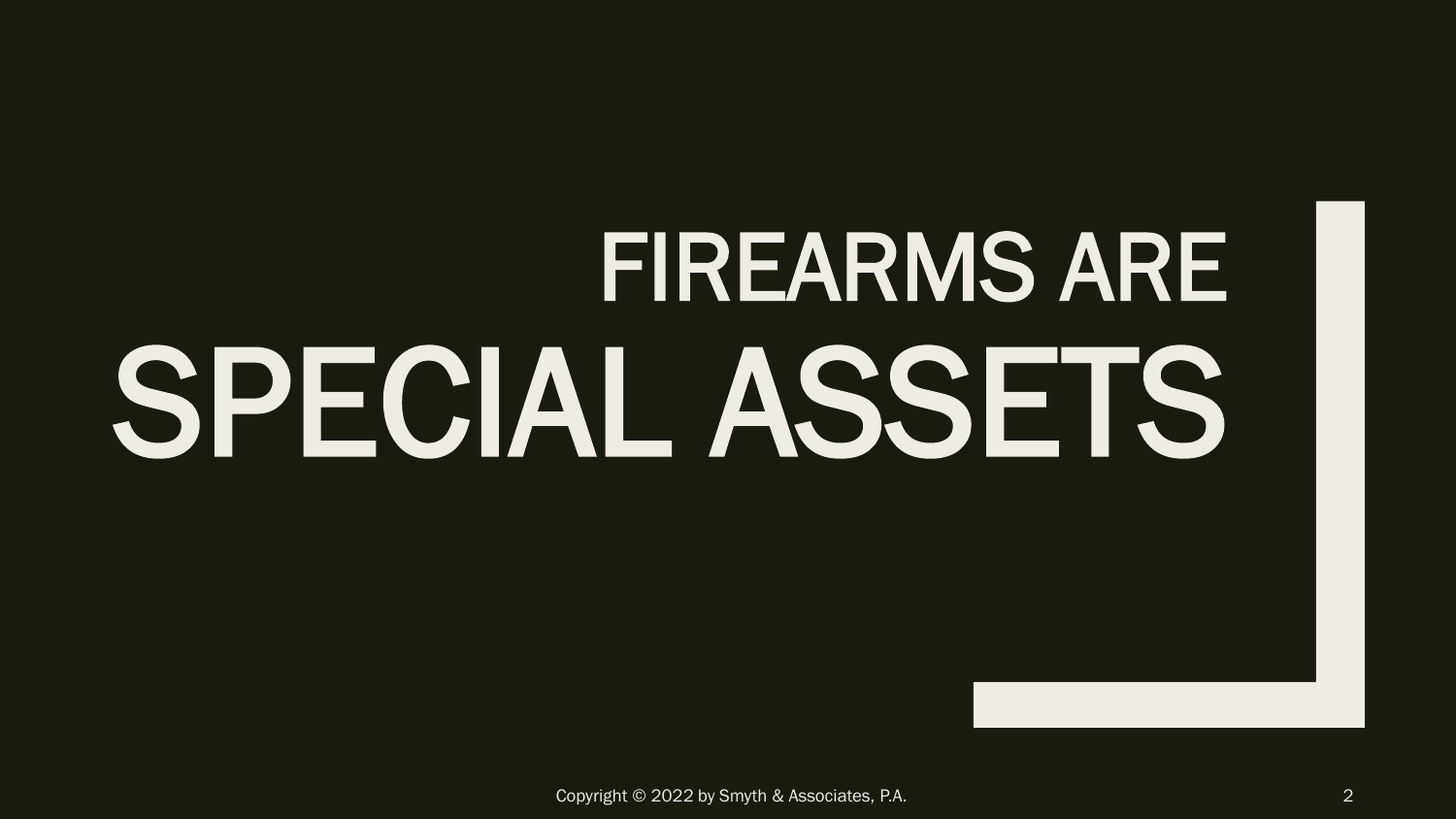# FIREARMS ARE SPECIAL TO AMERICANS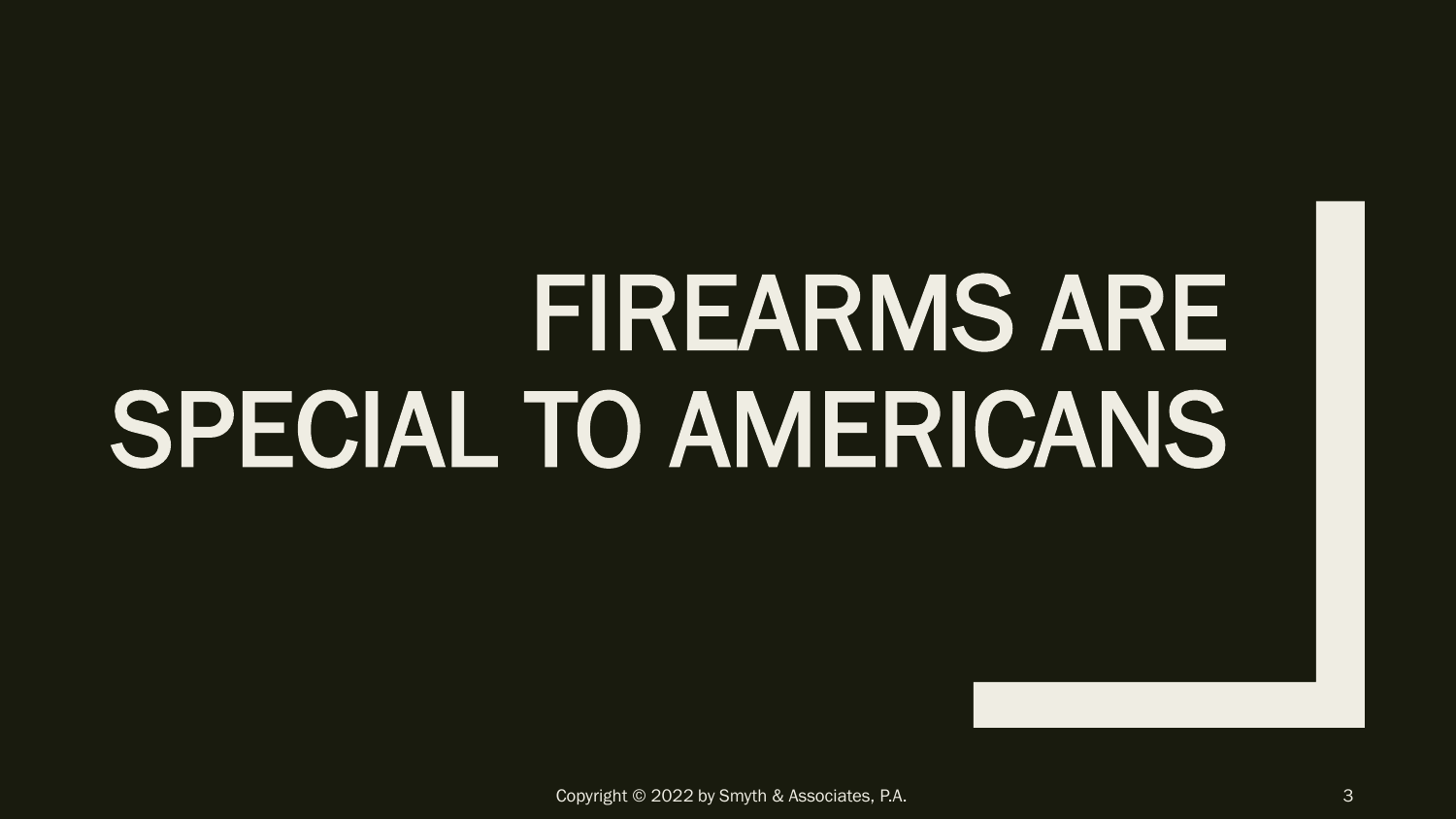#### U.S. FIREARMS FACTS

#### Personal protection is the #1 reason given for owning a gun

- 39% of Men admit to owning a gun
- 22% of Women admit to owning a gun
- 41% of Adults in Rural areas
- 29% of Adults in Suburbs
- 20% of Adults in Cities
- 44% of Republicans and Republican-leaning Independents own a gun
- 20% of Democrats and Democrat-leaning Independents own a gun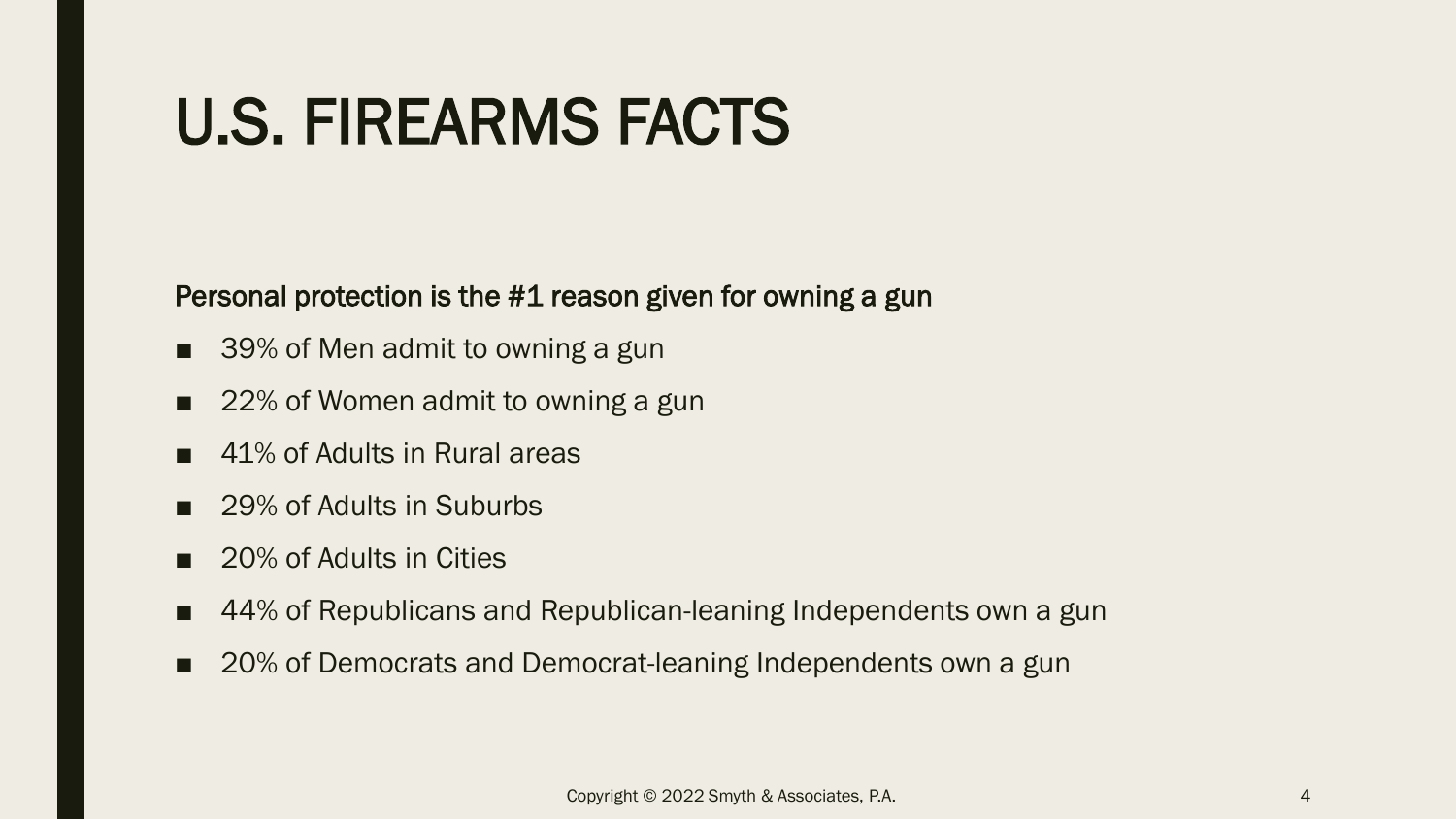#### HOME OF A GUN OWNER LIVING IN THE SUBURBS?



Copyright © 2022 by Smyth & Associates, P.A. 5 and 2022 by Smyth & Associates, P.A.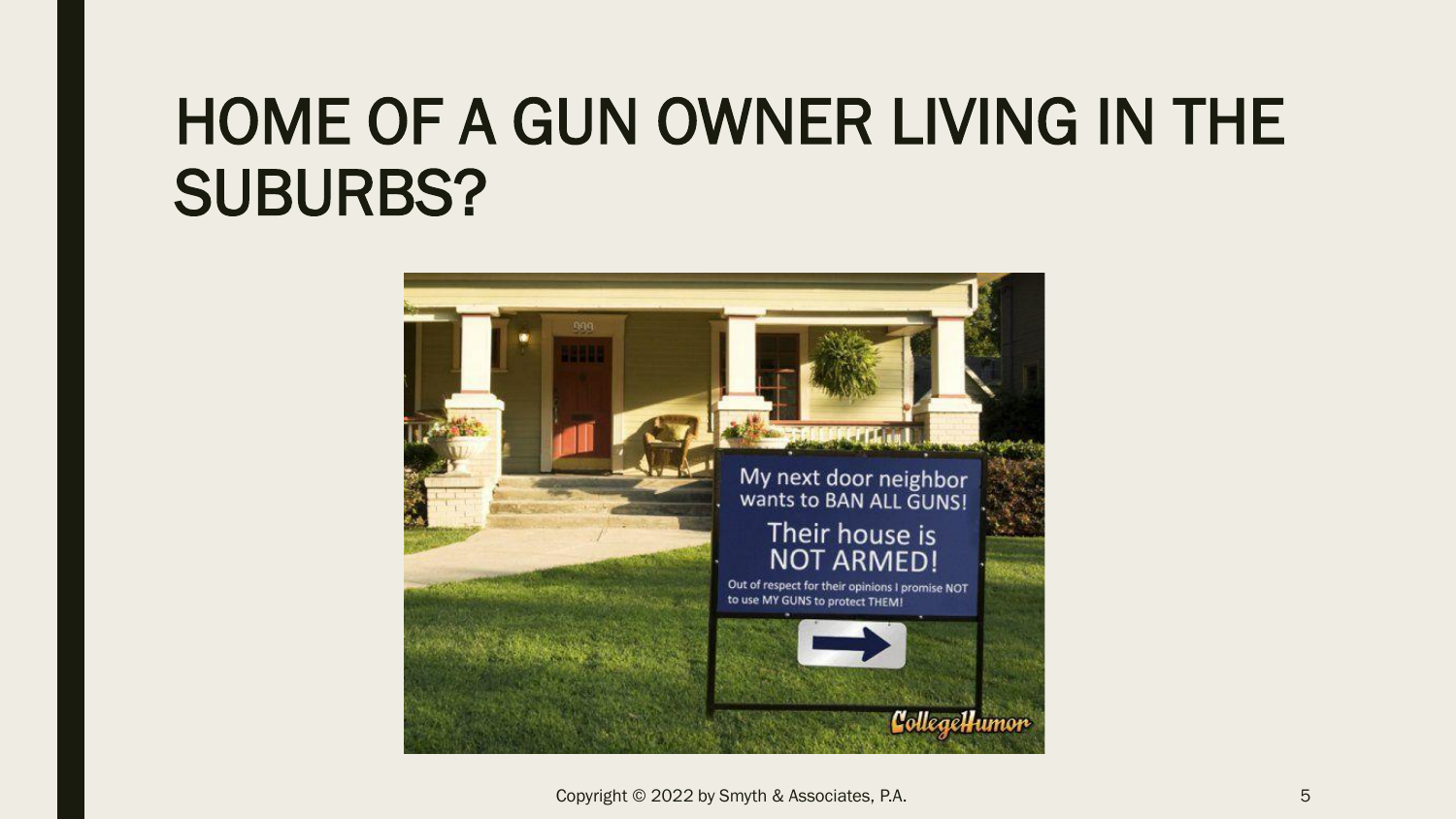### U.S. FIREARMS FACTS

- Four-in-one U.S. adults live in a household with a gun
- Three-in-one U.S. adults own a gun
- 120 guns per 100 people
- 1 to 2 million guns are bought each month (FBI background checks)
	- *During the COVID-19 Pandemic in 2020, the LA Times reported increase in sales of guns, weed, and craft supplies*
- 400 million guns in the U.S.

#### NOT DISCUSSING GUN CONTROL – DISCUSSING WHAT TO DO WITH THE EXISTING 400 million (and growing) "SPECIAL ASSETS"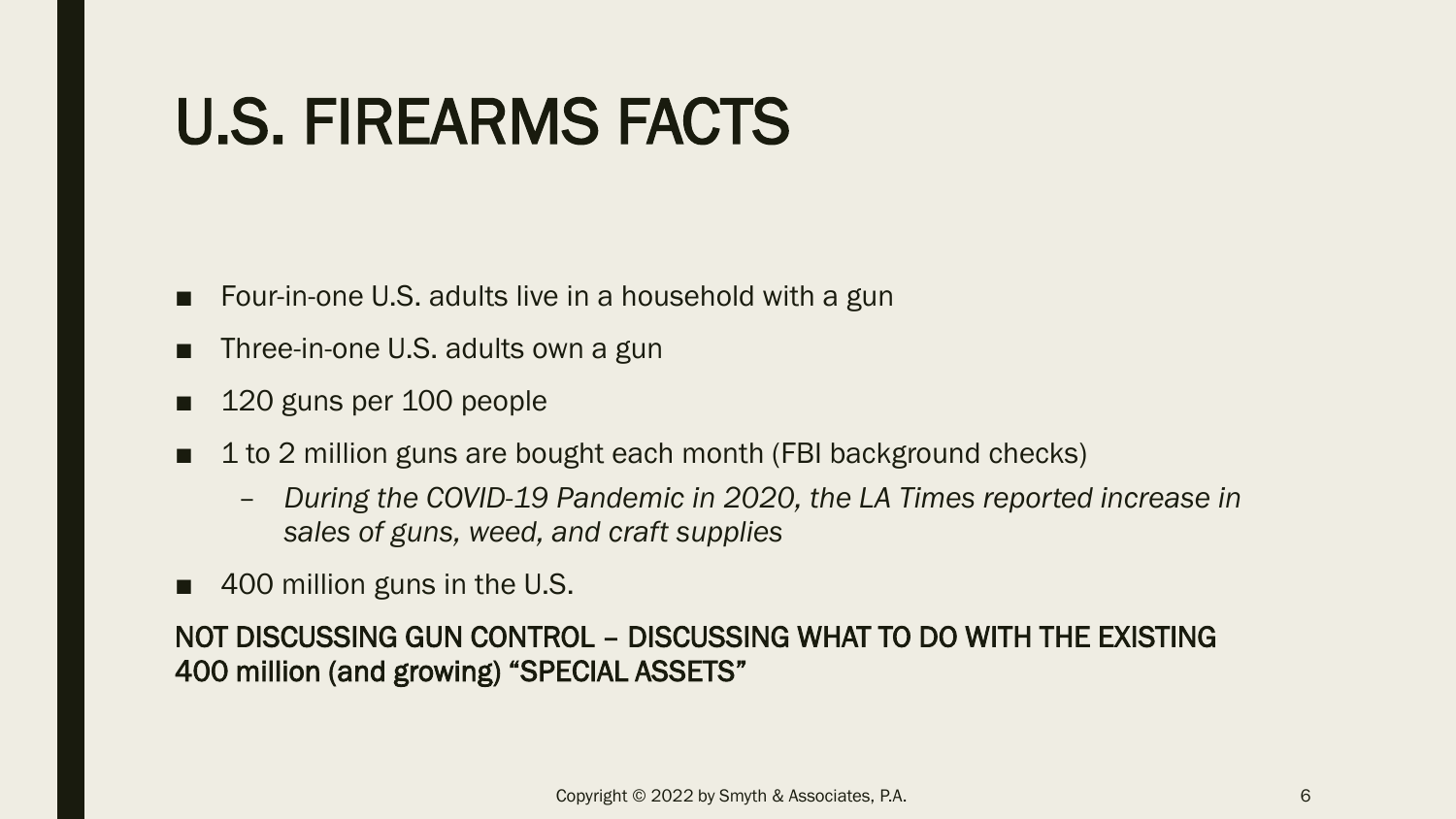### U.S. Active Hunters are the LARGEST Standing Army in the World

- 12,700,000 U.S. Active Hunters
- 2,333,000 Chinese Military AFP
- 1,400,000 U.S. Military AFP
- 1,325,000 Indian Military AFP
- 761,000 Russian Military AFP
- 690,000 North Korean AFP
- 624,000 South Korean
- 410,000 Turkish AFP

Every 2-3 months, Americans could REARM the Chinese and Russian Armies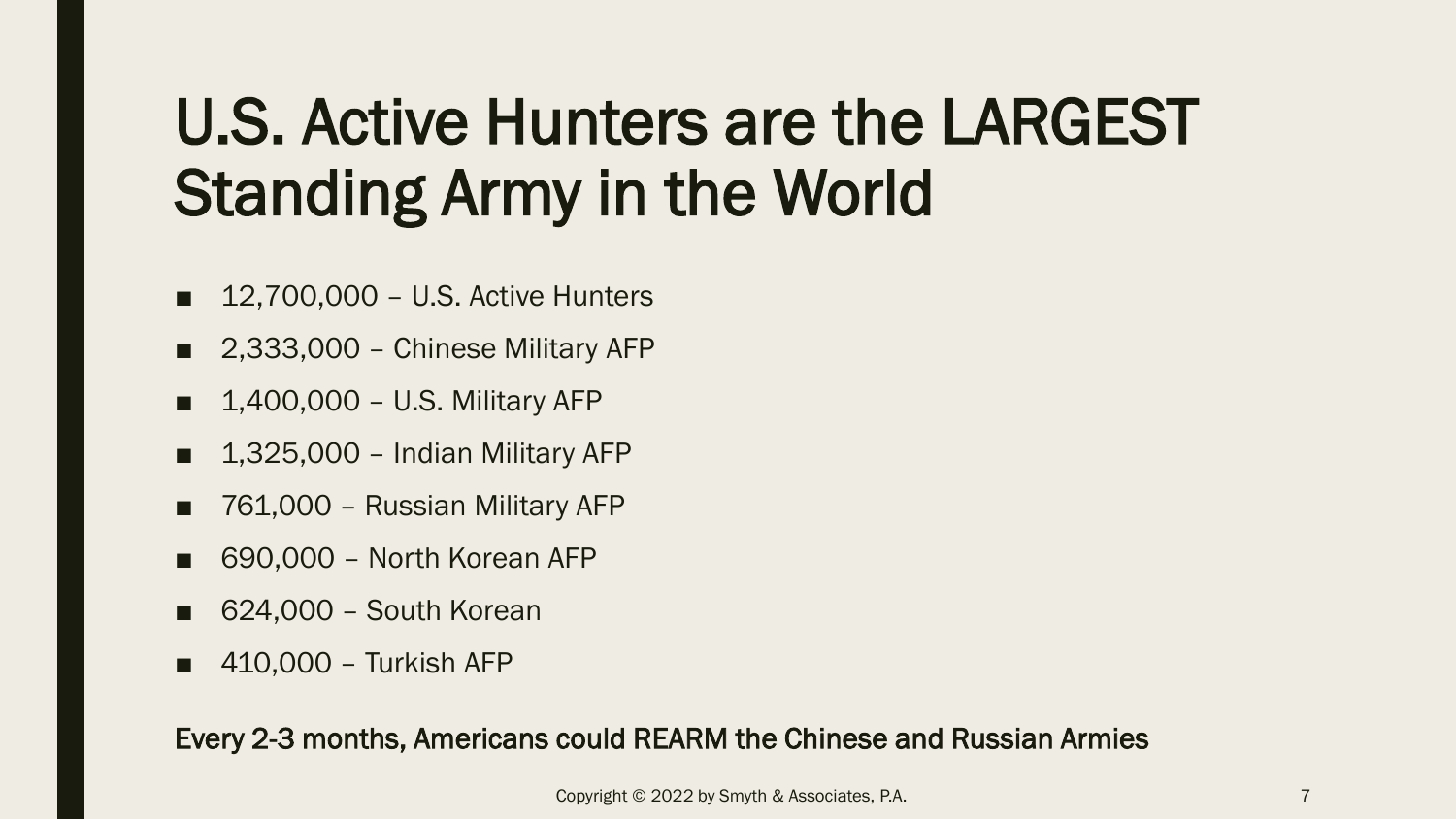

#### Admiral Isoroku Yamamoto

"You cannot invade the mainland United States. There would be a rifle behind every blade of grass".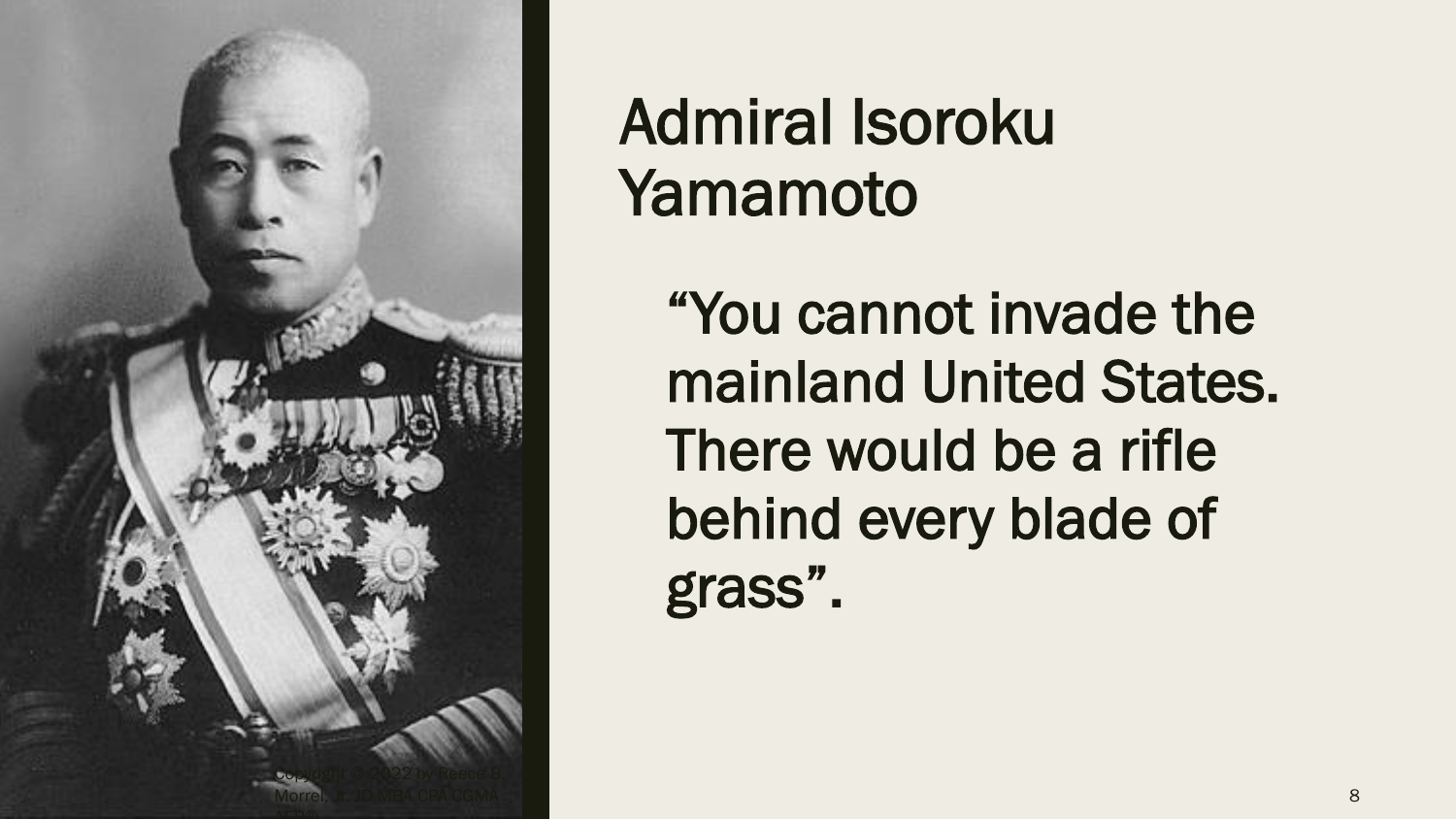#### NEW HAMPSHIRE FIREARM FACTS 41.1% Have Guns at Home

Other New England States have vastly different percentages of guns at home:

- Maine **46.8%** have guns at home
- Massachusetts 14.7% have guns at home
- Vermont 50.5% have guns at home
- Connecticut 23.6% have guns at home
- Rhode Island 14.8% have guns at home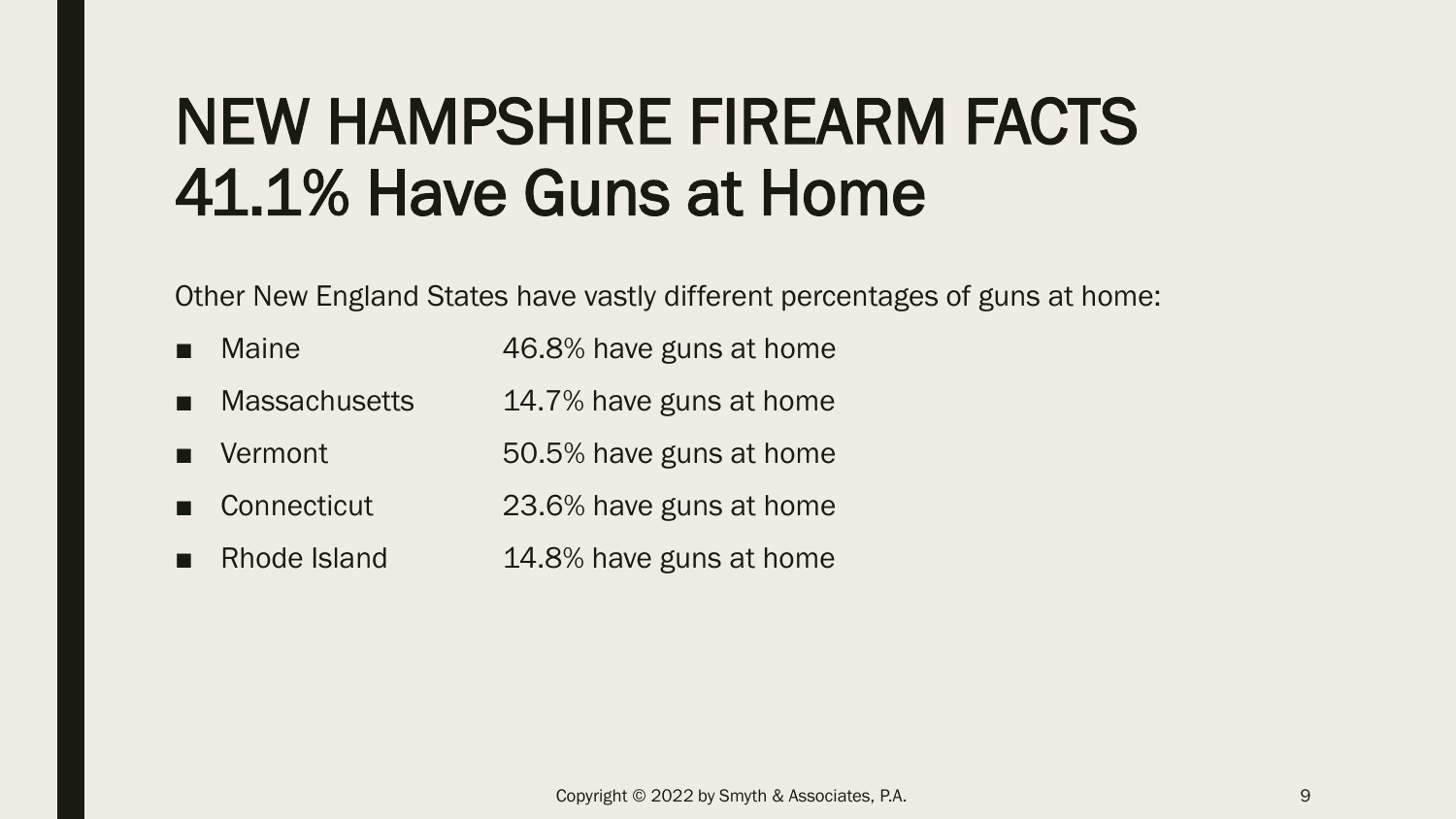## FIREARM LAW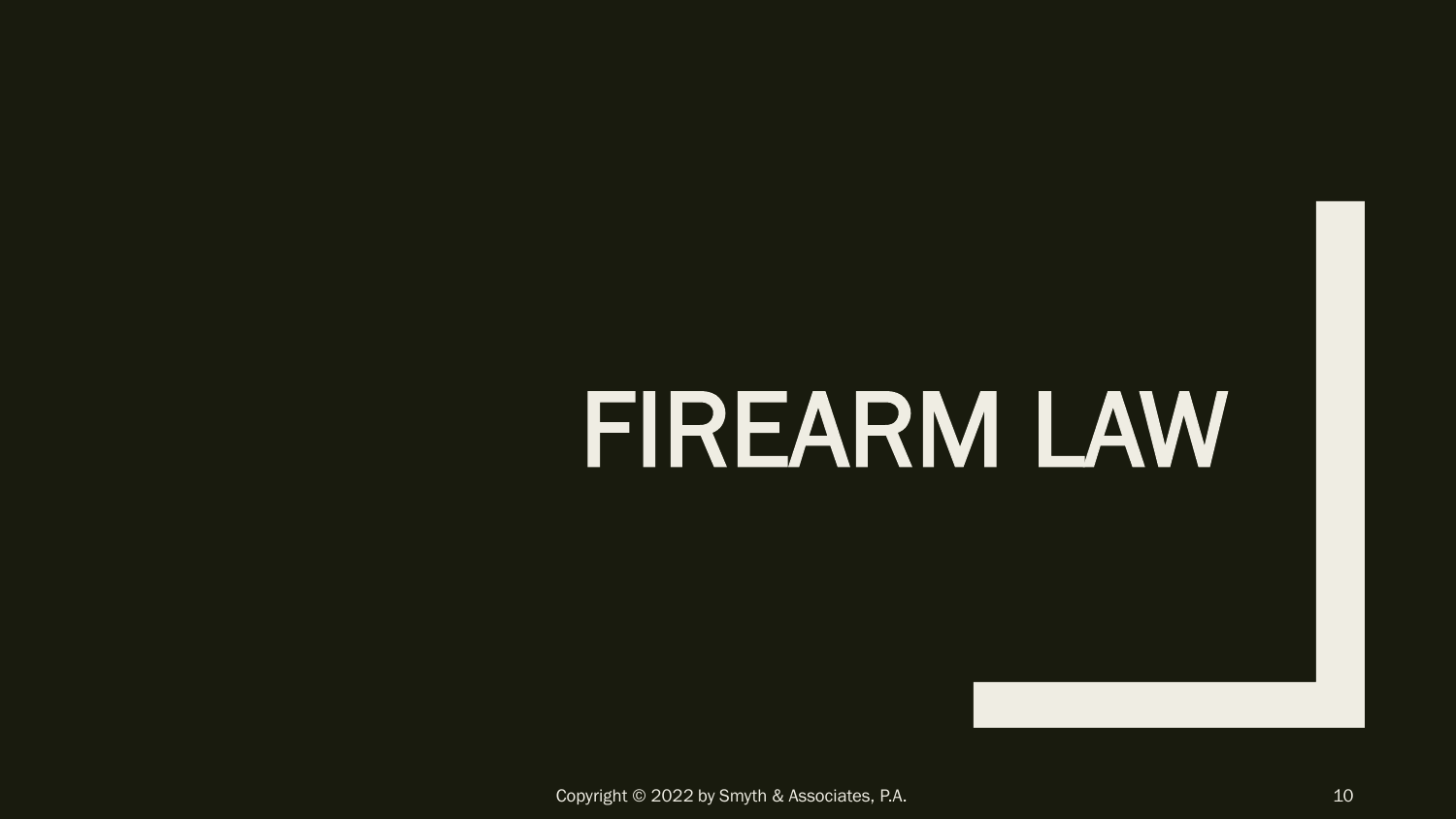#### WHAT MAKES FIREARMS SPECIAL ASSETS?

#### TANGIBLE PERSONAL PROPERTY

- Intersection of FEDERAL, STATE and LOCAL laws
- Different DEFINITIONS on what is a FIREARM
- Different VALUATIONS (Financial or Emotional)
- **Restrictions on POSSESSION**
- Restrictions on TRANSFER (Purchase, Loan or Gift)
- Restrictions on PERSONS (Prohibited Persons)
- LIABILITY LIABILITY LIABILITY (Agent / Personal Representative / Trustee)
- PRIVACY ◆ PRIVACY ◆ PRIVACY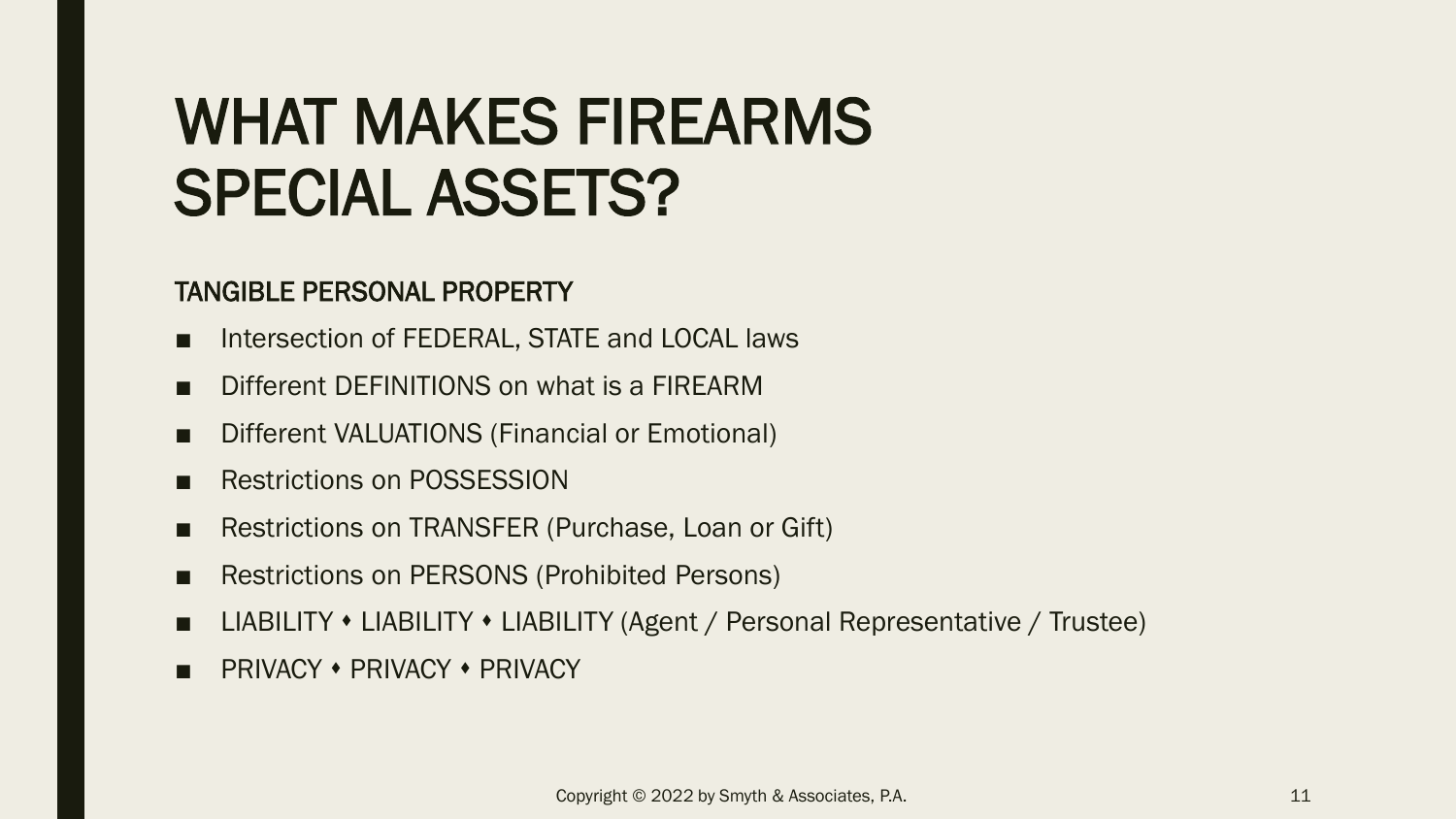#### Second Amendment US Constitution

- A well regulated Militia, being necessary to the security of a free State, the right of the people to keep and bear Arms, shall not be infringed.
- Ratified December 15, 1791
- U.S. Supreme Court in District of Columbia v. Heller, 554 U.S. 570 (2008), held that an individual has a right to own a gun within the home for self-defense
- U.S. Supreme Court in McDonald v. City of Chicago, 561 U.S. 742 (2010), held that the right of an individual to "keep and bear arms" is incorporated by the Due Process Clause of the Fourteenth Amendment and is thereby enforceable against the states.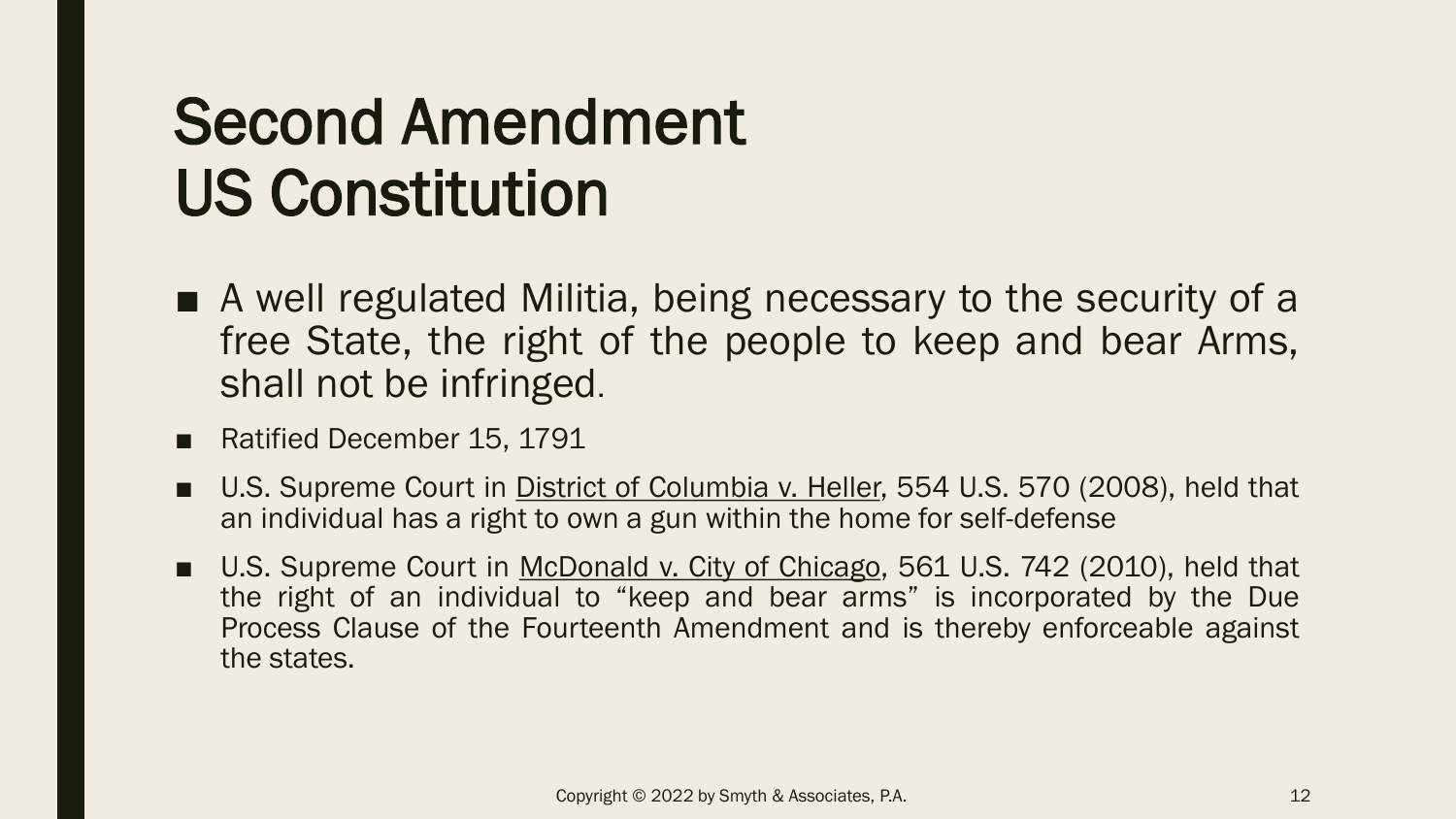### National Firearms Act (1934)

- Title 26 Internal Revenue Code Chapter 53 Machine Guns, Destructive Devices, and Certain Other Firearms (Section 5801 et. seq.)
- Imposes a tax of \$200 on the transfer (i.e., purchase) of certain firearms (This amount has not changed since 1934 – equivalent to \$4,000 in 2022)
- Mandates the registration of certain firearms
- If not registered, then the firearm is considered CONTRABAND !!! WARNING: A lot of WW2 "bring-back" never registered

The NFA is a TAXATION Statute !!! Remember Al Capone ???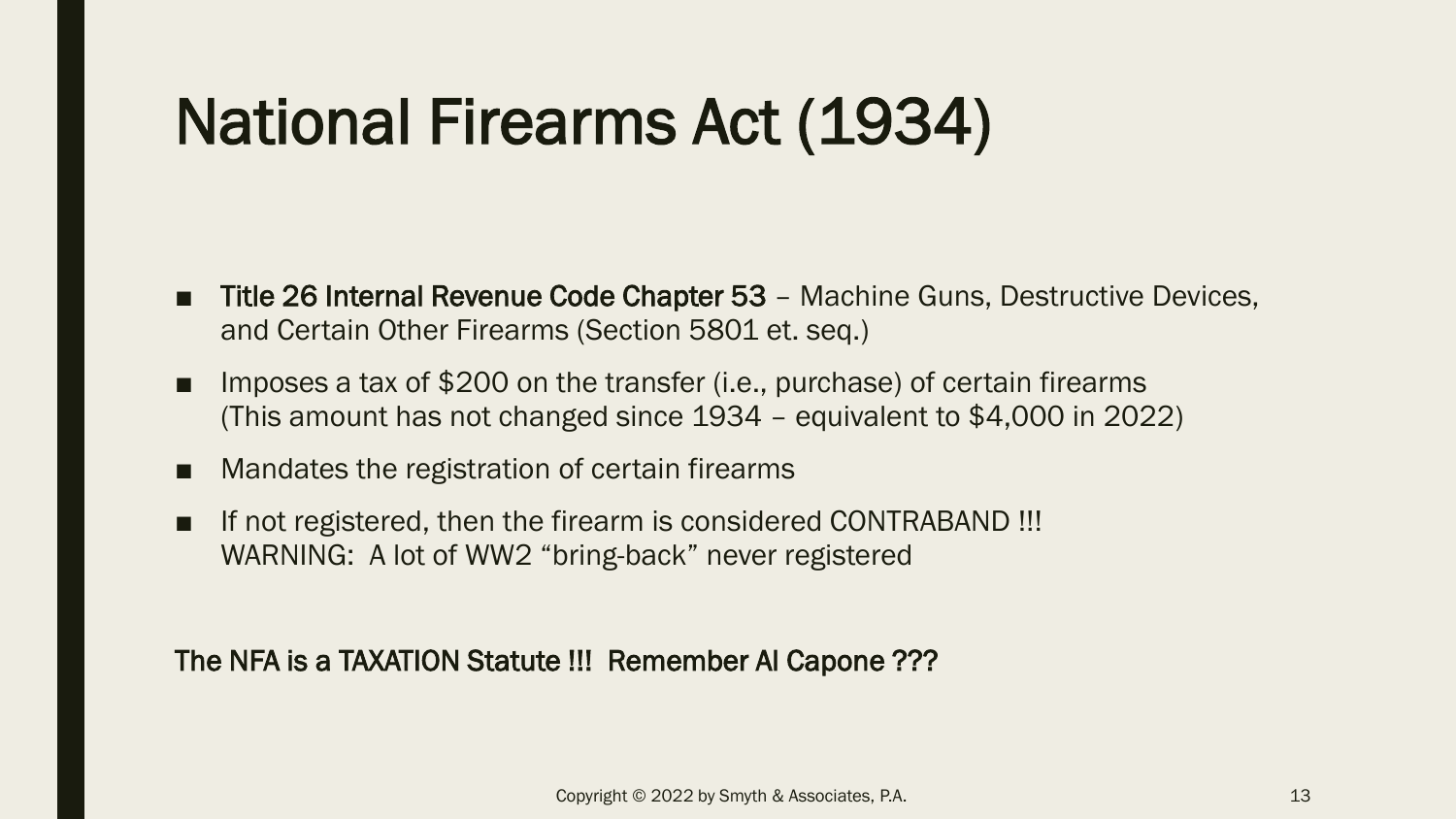## National Firearms Act (1934)

- Congressional response to gang activity
- St. Valentines Day Massacre of 1929
	- *George "Bugs" Moran (Irish North Siders) vs. Al Capone (Chicago Mafia)*
	- *Used two Tommy Guns (machineguns)*
- Ownership of NFA items is HIGHLY-REGULATED by the BATFE (Forms, forms, and more forms)
- If you own it, then you must register it and pay the tax
- Haynes v. U.S., 390 U.S. 95 (1968), held that the registration requirement of the NFA was UNCONSTITUTIONAL since it violated a person's 5th Amendment right against self-incrimination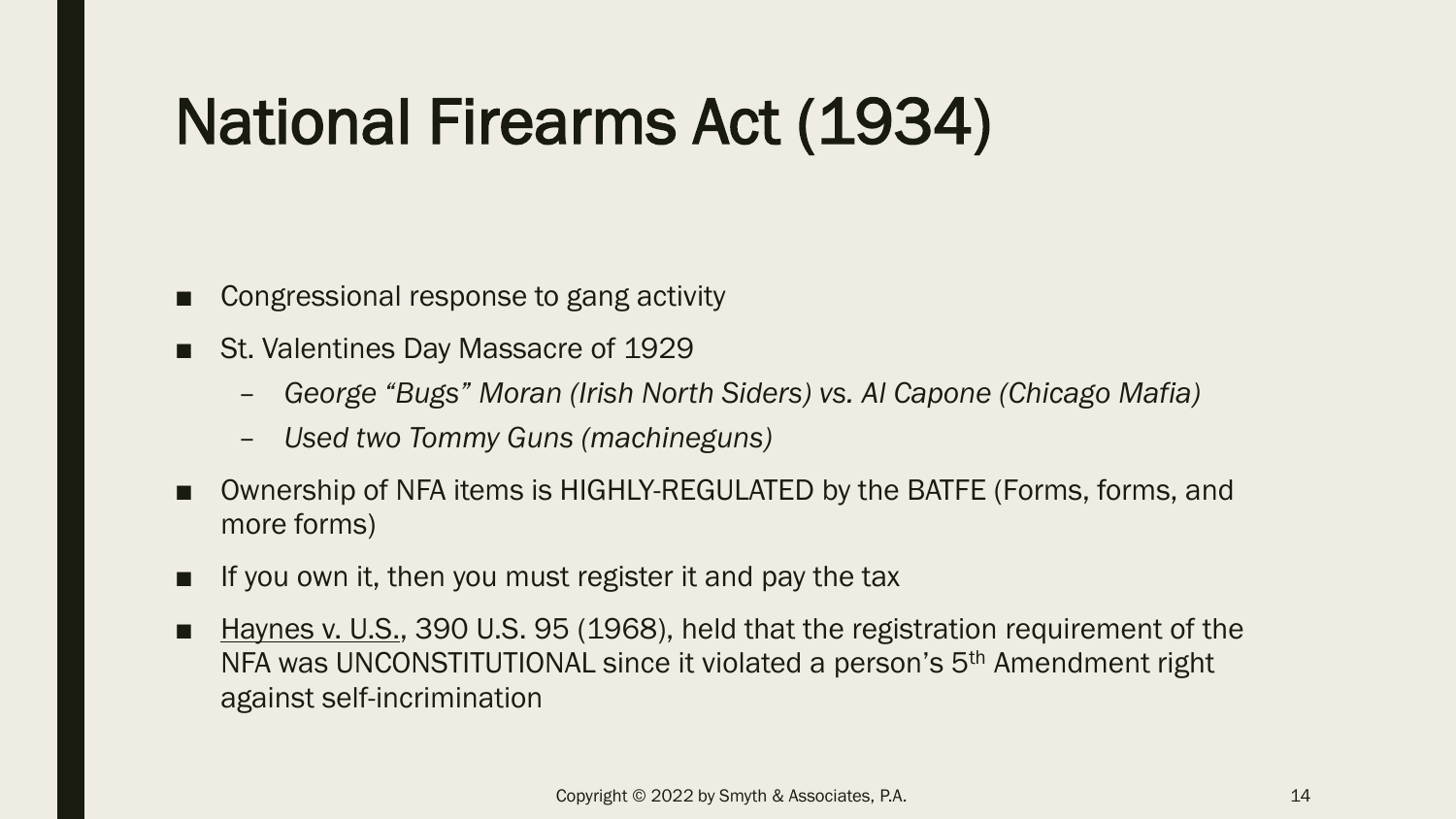## Gun Control Act (1968)

- "Fixed" the unconstitutional problems of the original NFA and made the new and improved NFA Title II of the GCA
- Bans mail order sales of rifles and shotguns
	- *President John Kennedy*
	- *Attorney General Robert Kennedy*
	- *Martin Luther King, Jr.*
- "Prohibited Person" prohibits most felons, drug users and people found mentally incompetent from buying guns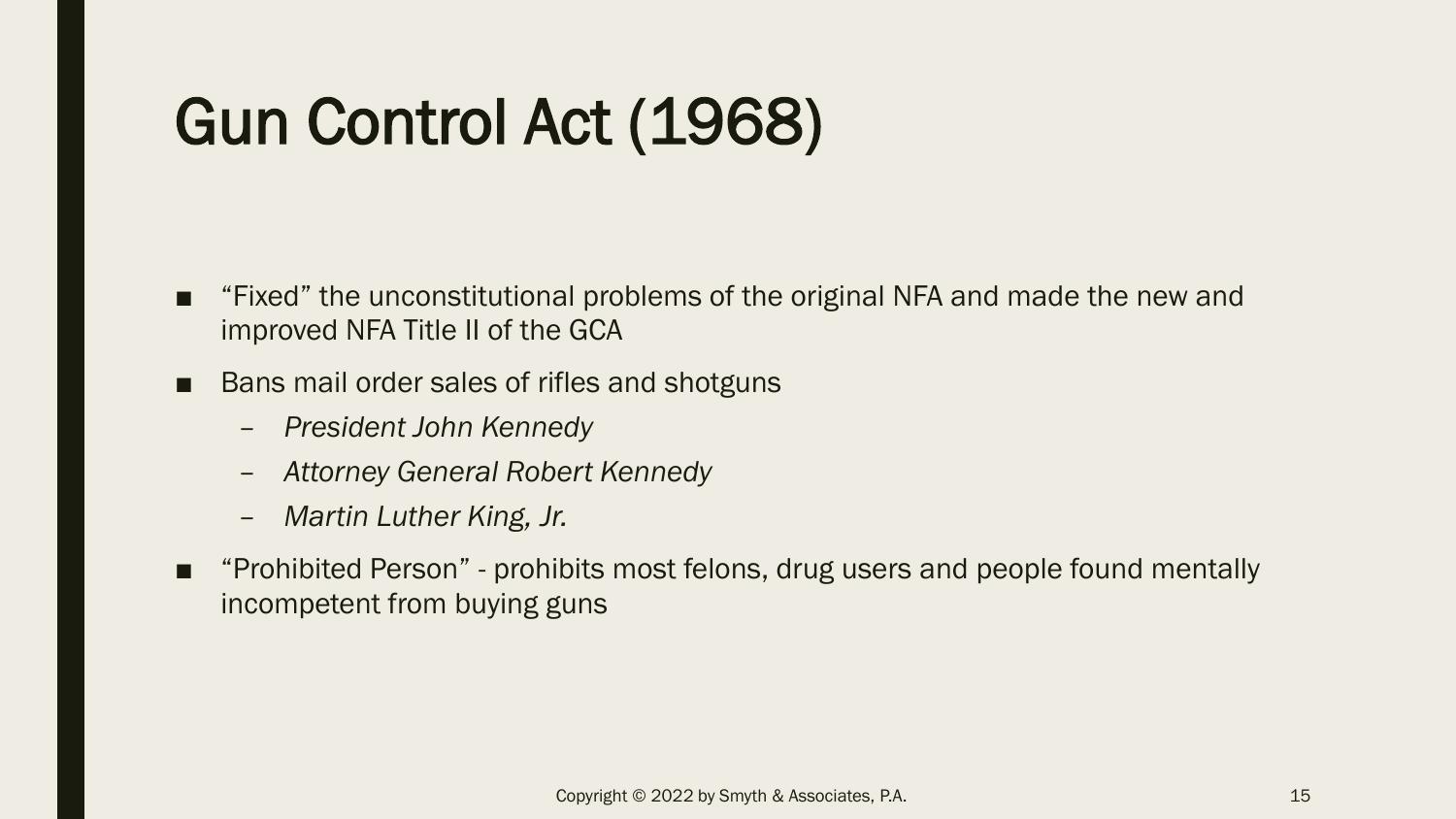#### FIREARMS - GCA / Title I

#### "Normal" firearms

- Revolvers
- Pistols
- Rifles
- Shotguns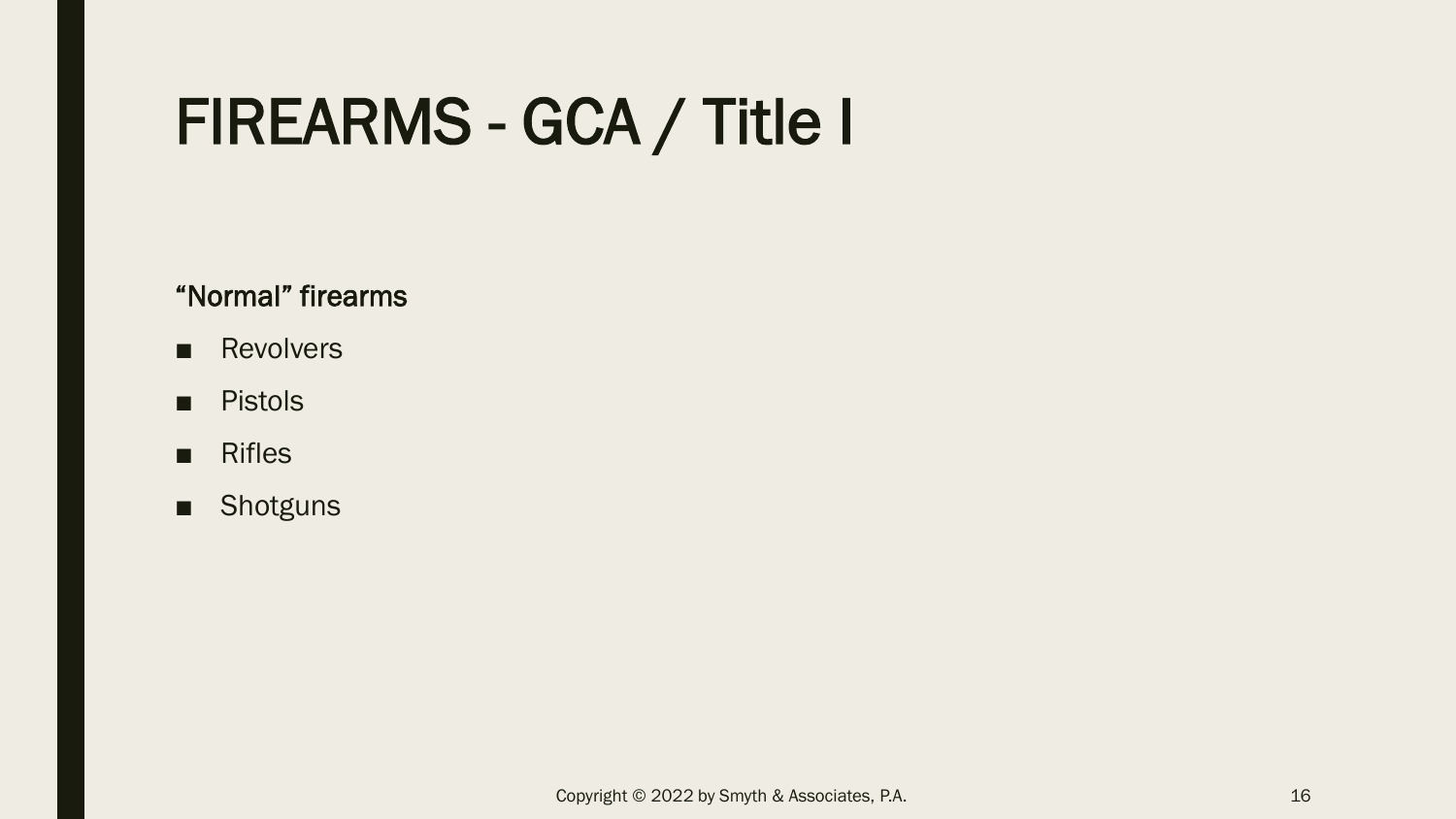## FIREARMS - NFA / Title II / Class 3

- Machinegun (and their parts)
- Silencer / Suppressor / Muffler (and their parts)
- Short-Barreled Shotgun (SBS) Barrel < 16 Inches; Overall Length < 26 Inches
- Short-Barreled Rifle (SBR) Barrel < 16 inches; Overall Length < 26 Inches
- Destructive Device (Spud Gun? With Tennis Balls? PVC Pipe a Muzzleloader?)
- Any Other Weapon (i.e., Pen Gun, Wallet Gun, Cane Gun, Umbrella Gun)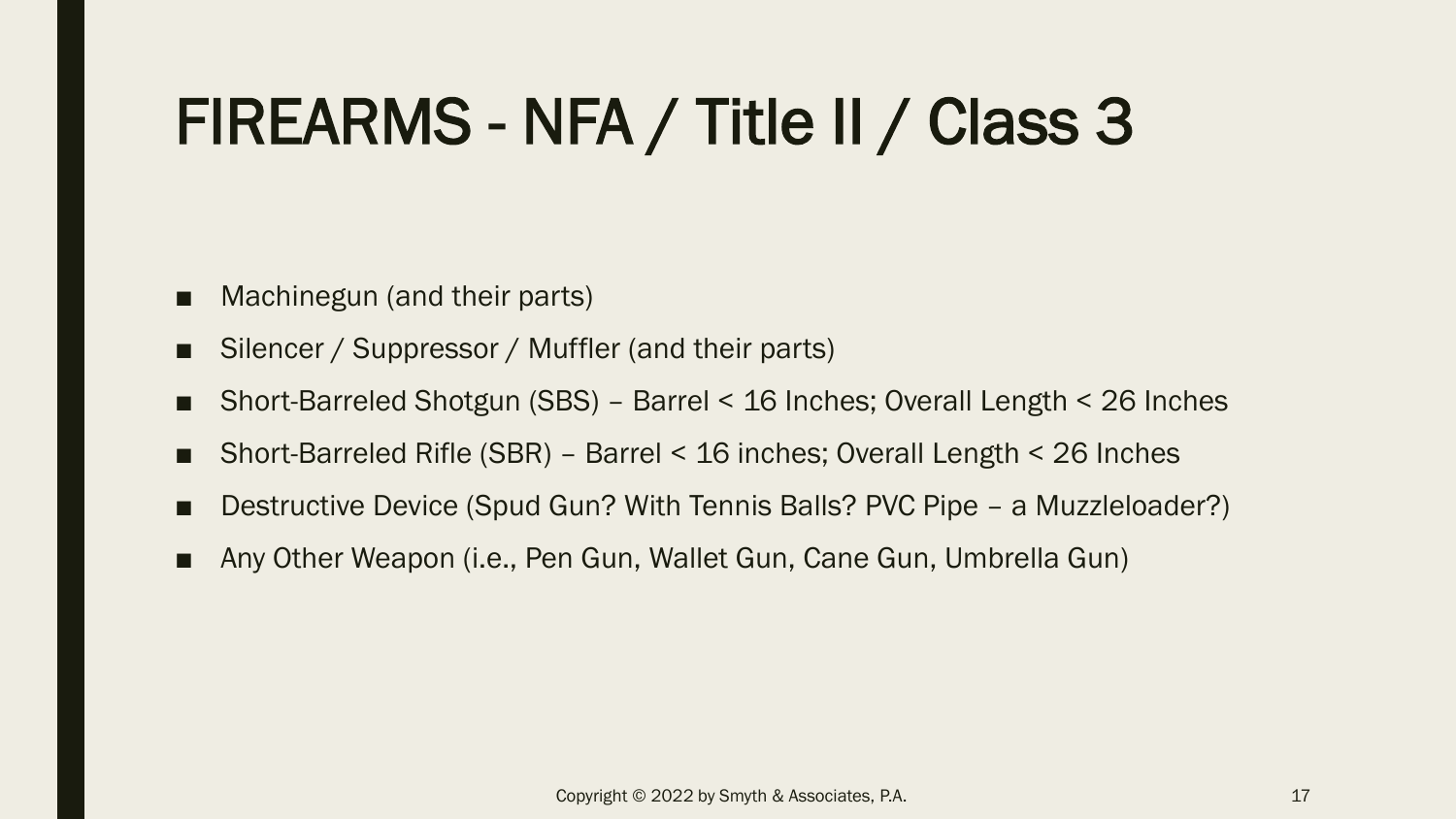#### Other Federal Firearm Laws

- Firearms Owners Protection Act (1986) persons traveling from one place to another have a defense for any state firearms offense in a state that has strict gun control laws if the traveler is just passing through
- Gun Free School Zones Act (1990)
- Brady Handgun Violence Prevention Act (1993) requires that background checks (NICS) be conducted on individuals before a firearm may be purchased from a federally licensed dealer, manufacturer or importer (Does not apply to private sales)
- The Lautenberg Amendment makes it a felony for anyone convicted of a misdemeanor crime of domestic violence such as an assault or attempted assault on a family member, to ship, transport, possess, or receive firearms or ammunition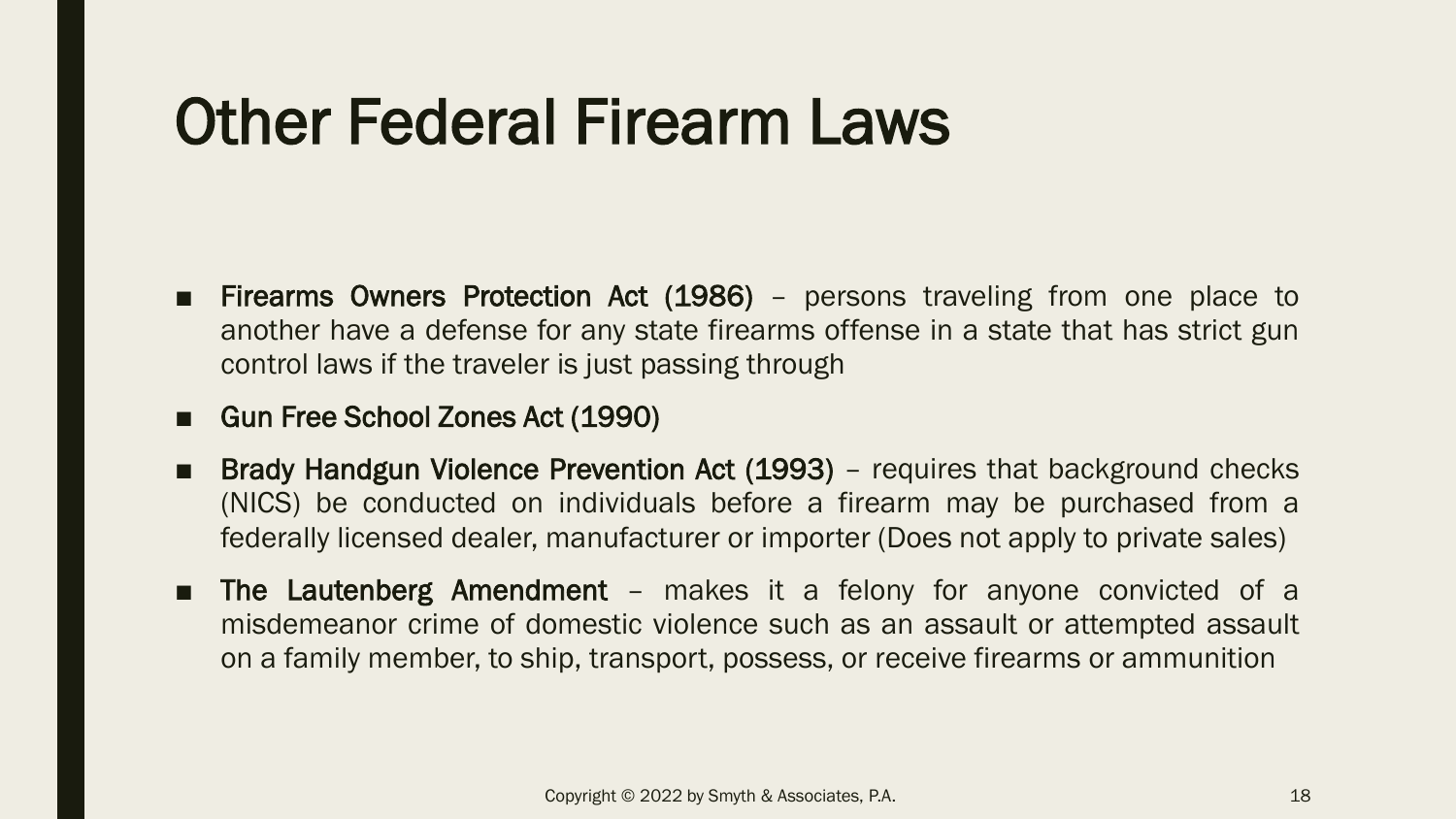#### New Hampshire Firearm Law

#### *STATE CONSTITUTIONAL PROVISION - Part 1, Article 2-a*

*"All persons have the right to keep and bear arms in defense of themselves, their families, their property, and the state."*

- Castle Doctrine Enacted
- Right to Carry Confidentiality Enacted
- No Permit to Carry Open or Concealed
- No Licensing of Owners; No Registration of Firearms; and No Permit to Purchase
- New Hampshire does not impose additional restrictions to the Federal requirements for the purchase and possession of Title I or Title II firearms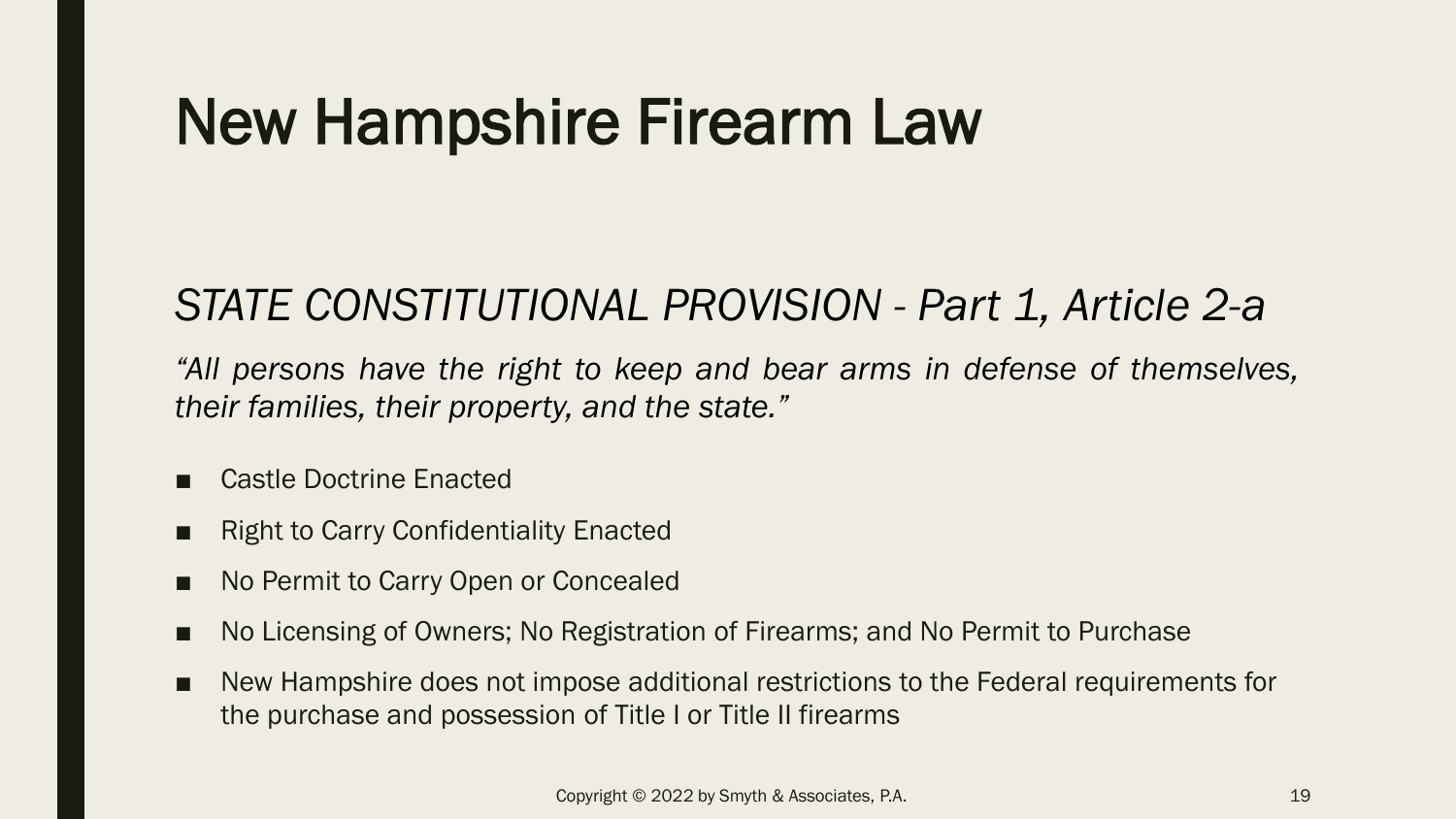#### New Hampshire Firearm Law

New Hampshire does not require a permit to open carry or concealed carry, but makes concealed carry permits available to New Hampshire residents. 29 states offer reciprocity to individuals with New Hampshire concealed carry permits, including Maine and Vermont.

New Hampshire Statute 159:6(III) provides that "The availability of a license to carry a loaded pistol or revolver under this section or under any other provision of law shall not be construed to impose a prohibition on the unlicensed transport or carry of a firearm in a vehicle, or on or about one's person, whether openly or concealed, loaded or unloaded, by a resident, nonresident, or alien if that individual is not otherwise prohibited by statute from possessing a firearm in the state of New Hampshire."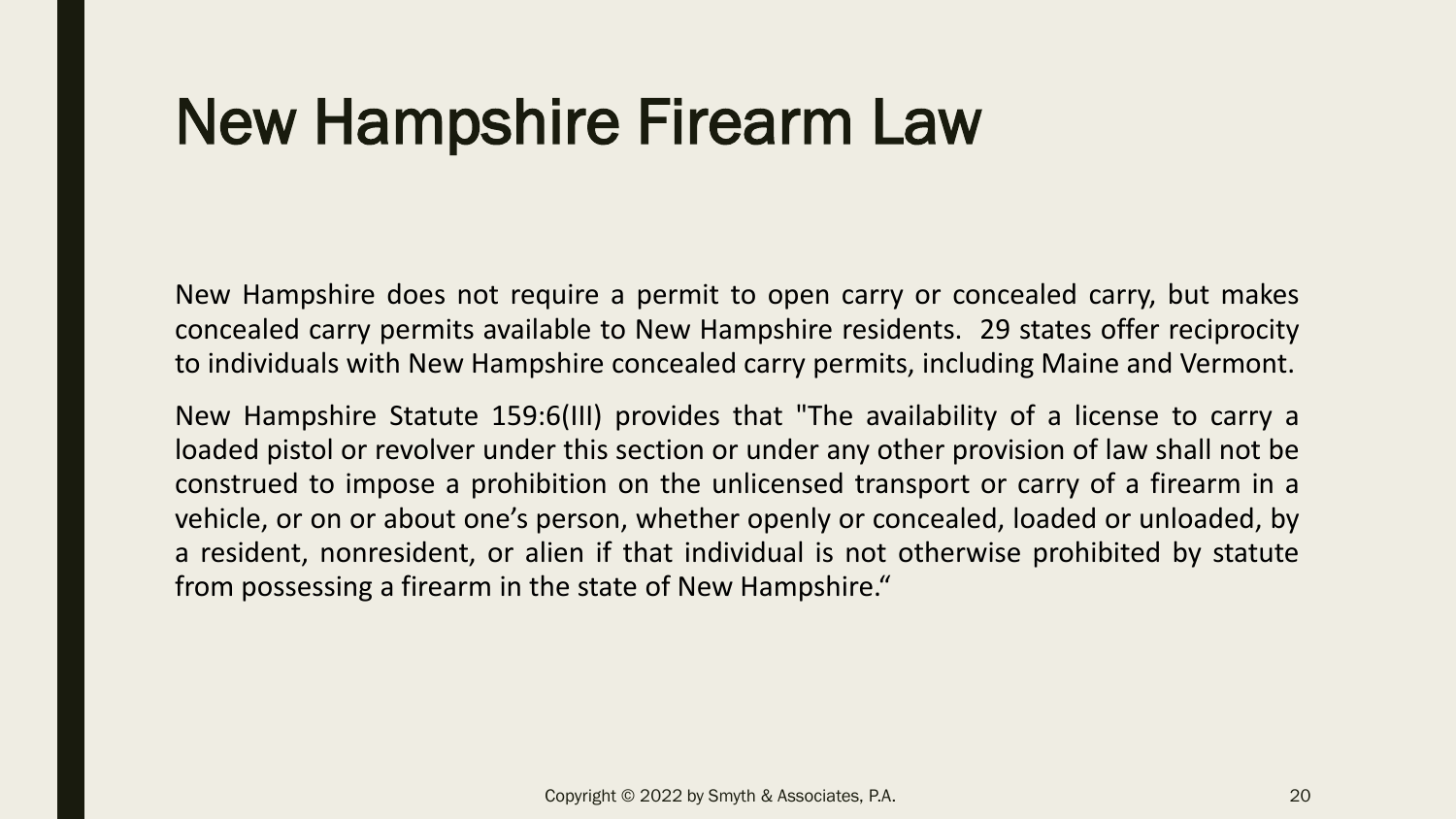## BACKGROUND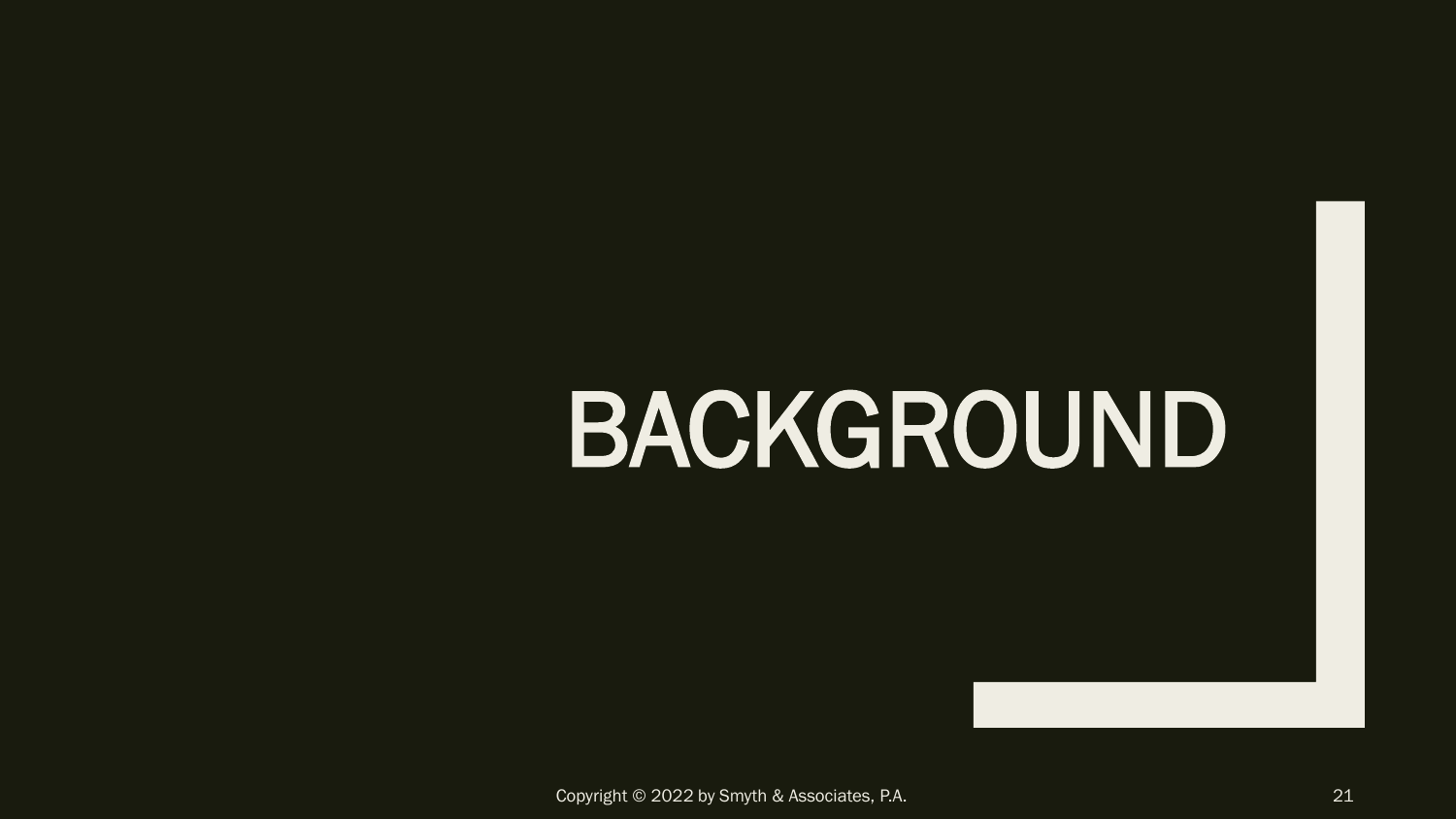### How Did GUN TRUSTS Get Started?

#### ONCE UPON A TIME …..

- If an INDIVIDUAL wanted to legally purchase an NFA / Title II / Class 3 FIREARM, then permission was REQUIRED from a law enforcement officer, such as …..
	- *Attorney General*
	- *Sheriff*
	- *Chief of Police*
- The answer was very often NO !!!
- If an ENTITY wanted to legally purchase an NFA / TITLE II / Class 3 FIREARM, then the law enforcement officer was NOTIFIED after the BATFE forms were completed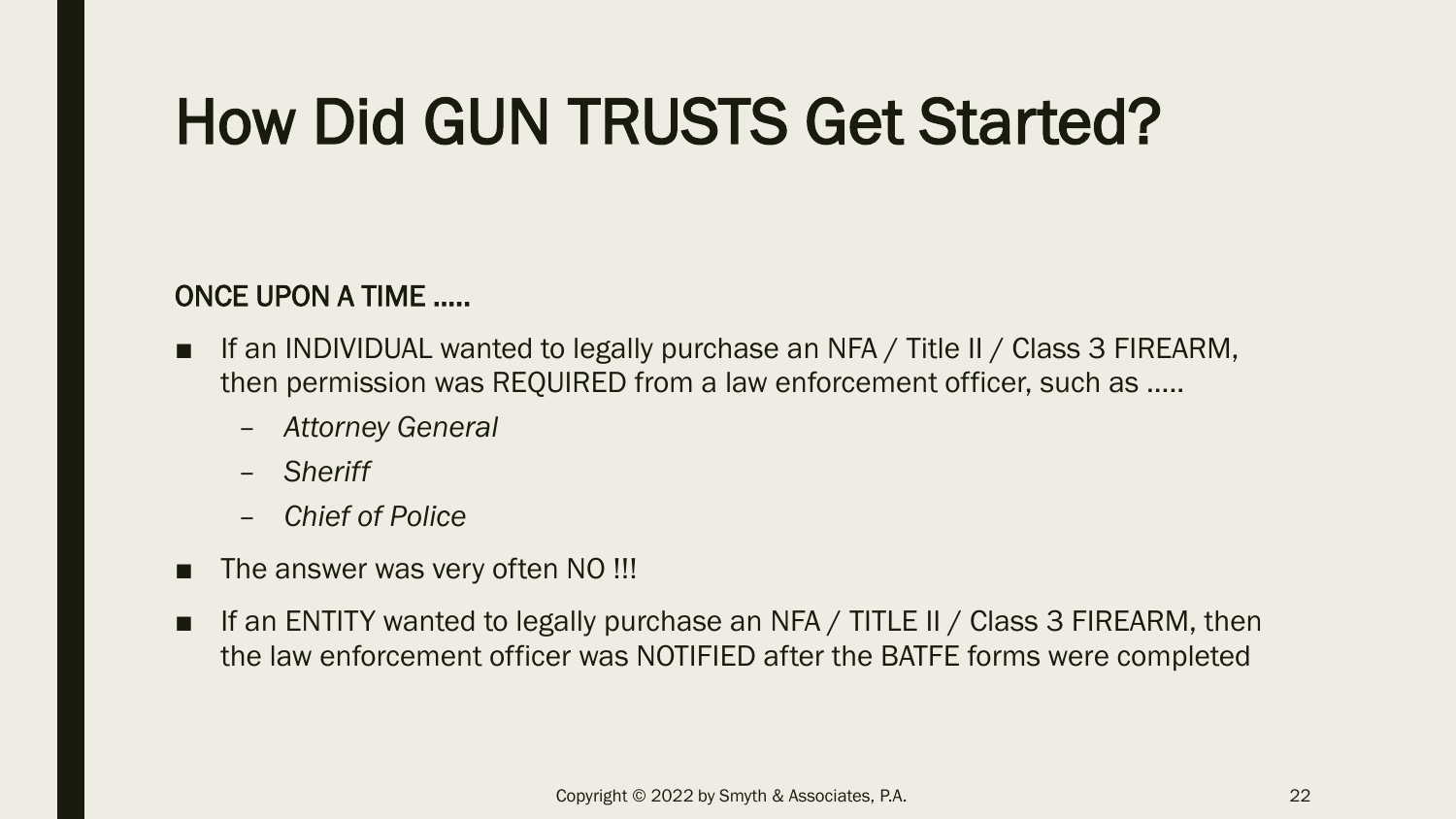#### My 6th Grade English Teacher told me …

## YOU are an AMERI-CAN !!!

## YOU are NOT an AMERI-CAN'T !!!

15 minutes later, LAWYERS were drafting GUN TRUSTS so that the TRUST (an ENTITY) could purchase NFA Firearms without needing the approval of law enforcement officers, and maintain their client's privacy, but …..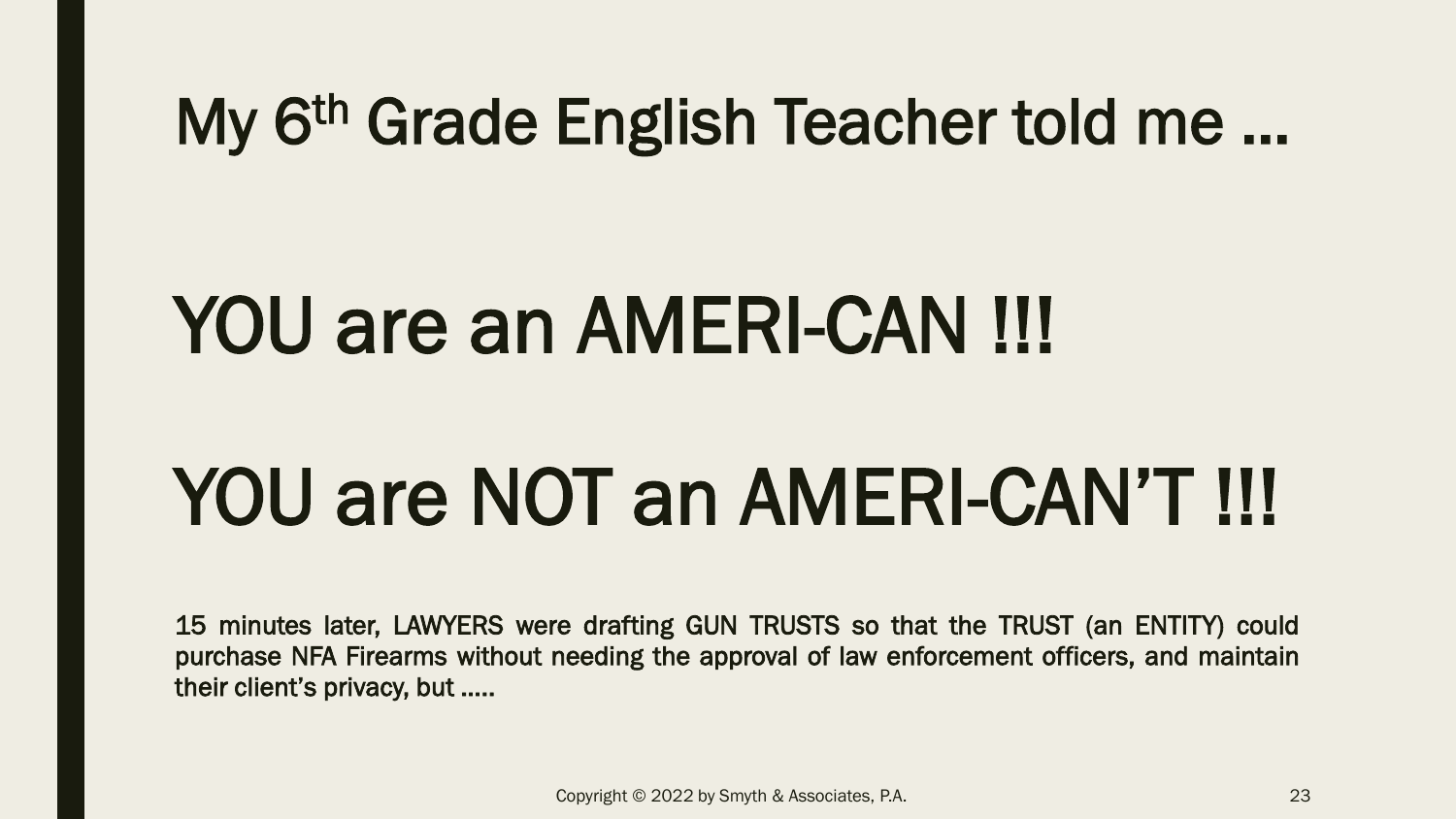## But ….. Things Got Complicated !!!

- As of January 1, 2001, only handguns on the California DOJ Roster of Certified Handguns can be purchased, manufactured, or imported
	- *For most manufacturers, it is cost-prohibitive to have their product certified*
	- *Generation 3 of the GLOCK 17 (9MM) is the most current version on the list*
- In May 2013, Attorney General Kamala Harris declared that all requirements had been met for a California Statute to become effective
	- *The serial number of a handgun must be stamped in two locations on each round of ammunition*
	- *Easy to stamp the primer*
	- *No one has figured out how / where to place the second stamp*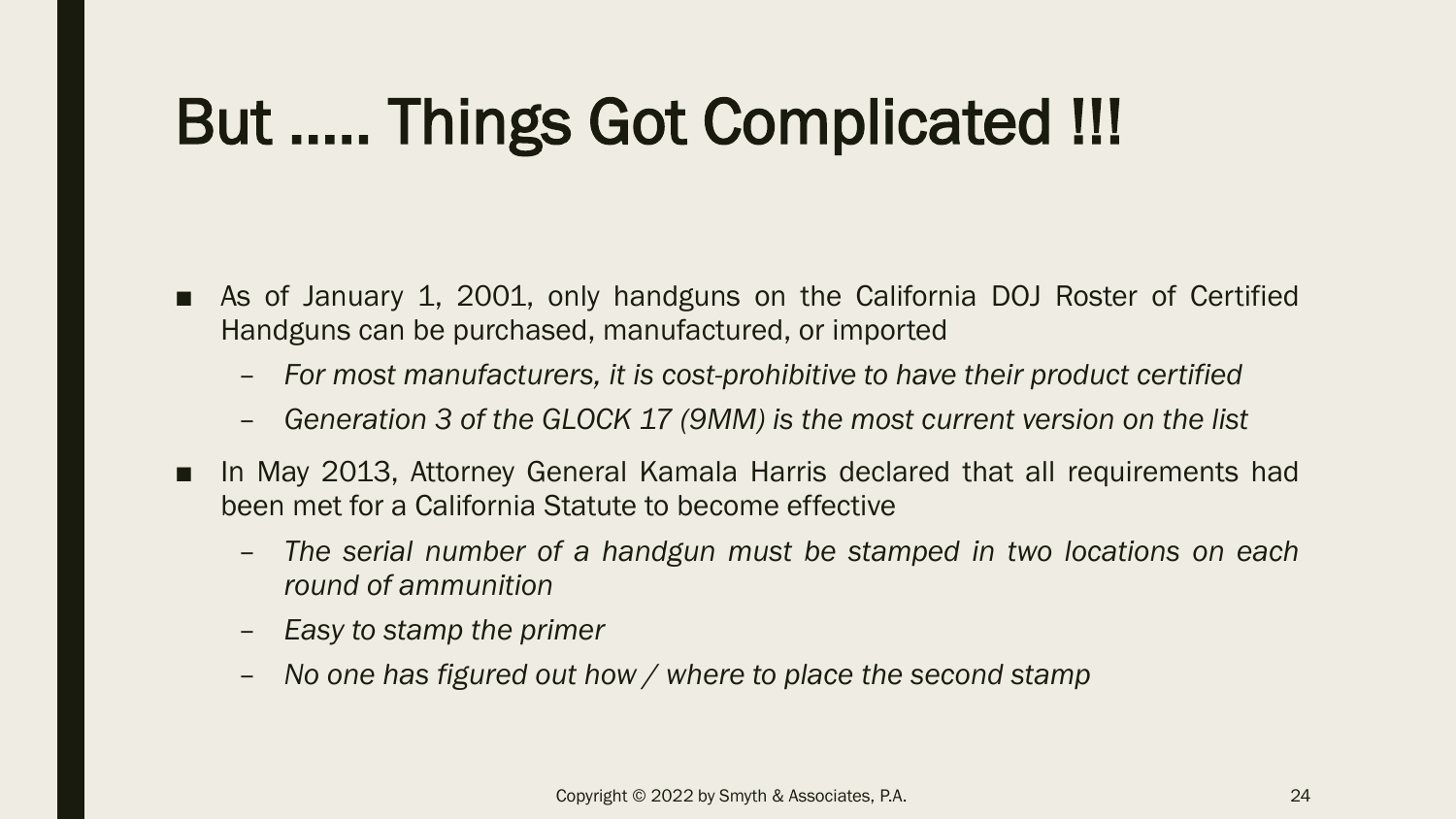## But ….. Things Got Complicated !!!

#### A CULTURE WAR BROKE OUT …..

- Several States outlawed high-capacity magazines different definition in each State
- Medical Professionals began asking patients about guns in the home
- Banks began declining CREDIT CARD PURCHASES at gun stores because the Cardholders were "DISTRESSED"

#### MEDICAL MARIJUANA BECAME A THING …..

- "Drug Addicts" are PROHIBITED PERSONS under Federal Law
- As of April 30, 2020, 9,940 New Hampshire residents have a Medical Marijuana Card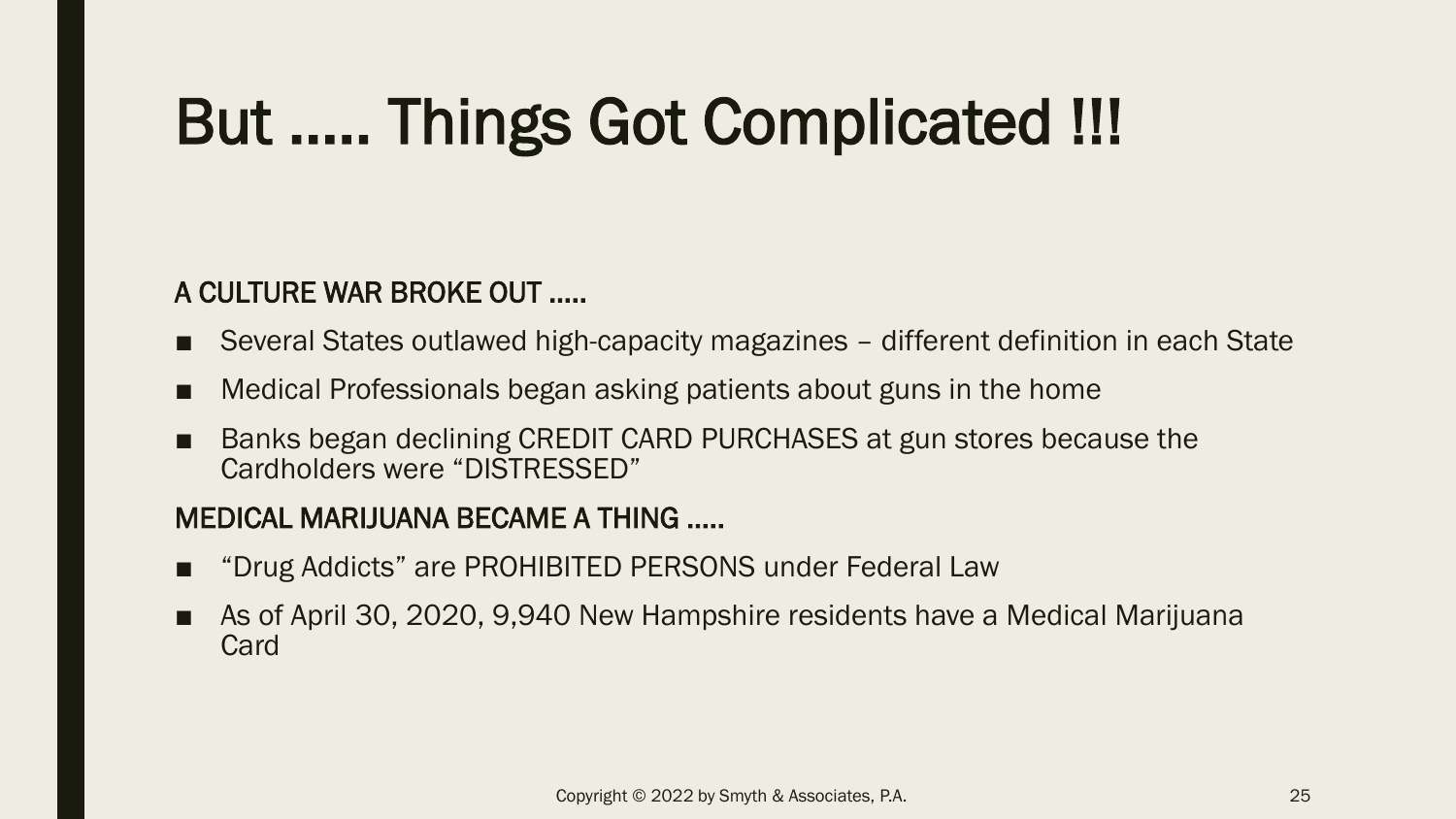#### Example #1 – Facts

- Husband is Convicted Felon Identity Theft (Non-Violent White-Collar Crime)
- Son, 22 years old, lives at home and has his Medical Marijuana Card
- Wife owns a Medical Marijuana Grow Facility and a Dispensary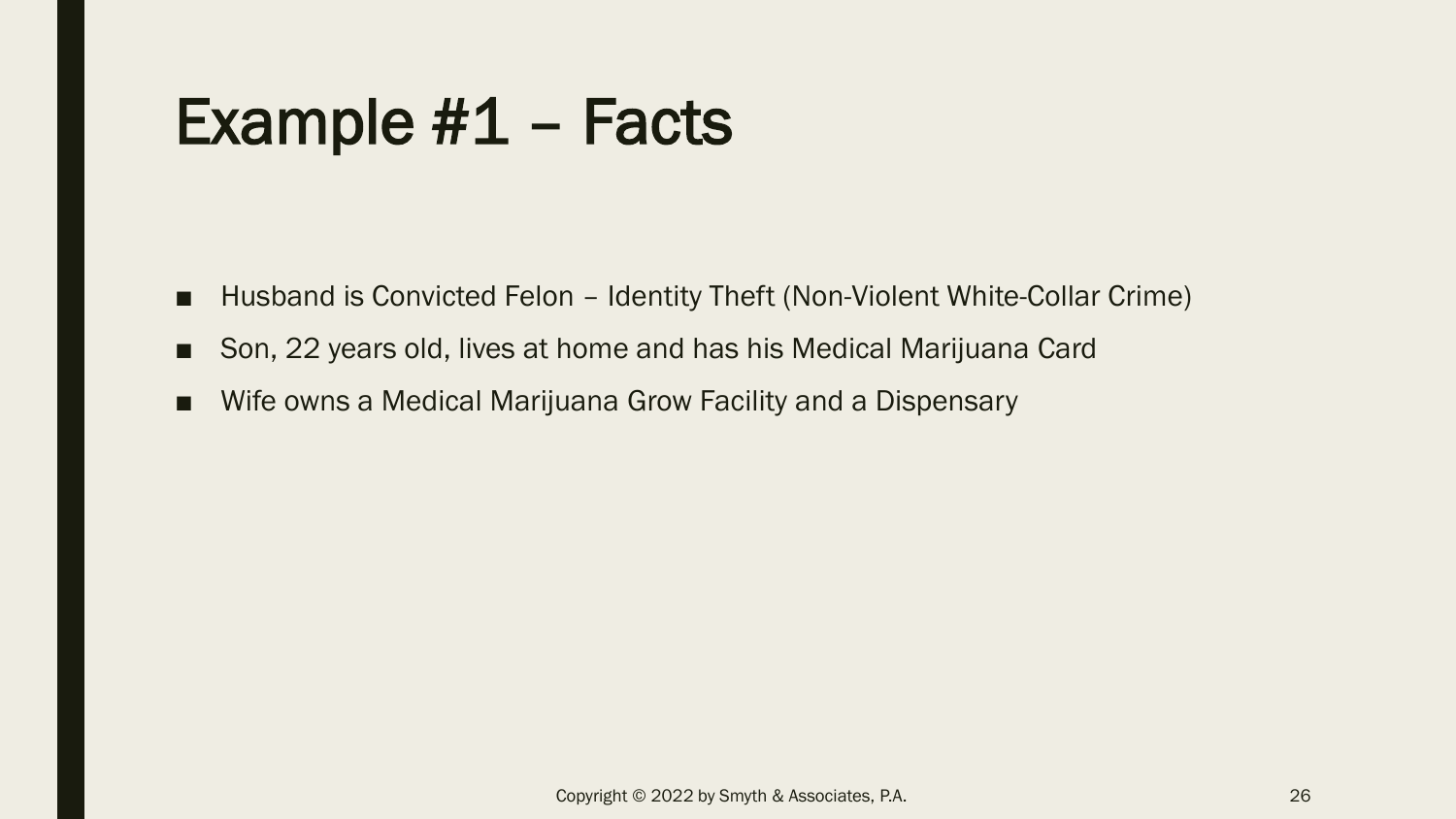#### Example #1 – Analysis FIREARMS ARE SPECIAL ASSETS

- Husband is a PROHIBITED PERSON is not allowed to OWN or POSSESS a firearm
- Son is a PROHIBITED PERSON is not allowed to OWN or POSSESS a firearm
- Wife is NOT a PROHIBITED PERSON and may OWN and POSSESS a firearm
- Under New Hampshire law, medical marijuana can be grown in a licensed distribution facility, and Wife is allowed to bring her firearm onto the facility
- Under FEDERAL law, bringing a firearm into a DISPENSARY is considered "ARMED WITH INTENT TO DISTRIBUTE" and is a FELONY - can include mandatory jail time !

#### OOPS !!!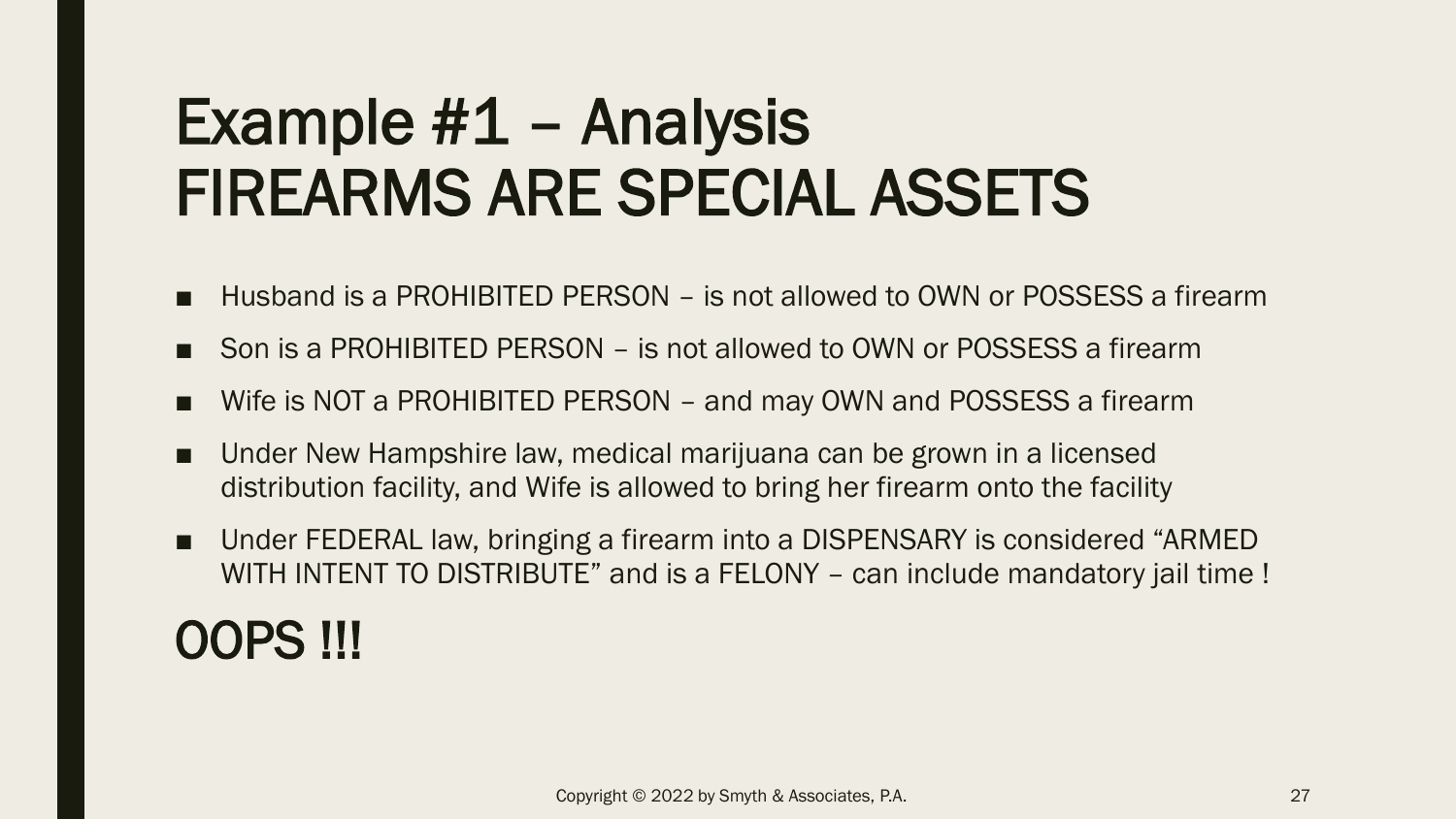#### Example #2 – Facts

- Grandpa Adam dies in New Hampshire leaving 10 Grandchildren and 10 Normal Firearms
- Uncle Bob passes out a Firearm to each of the Grandchildren
- Uncle Bob does not ask the Grandchildren any questions or conduct a background check – he just "does it" ( $\leftarrow$  The "Nike Defense" does not work!)
- Granddaughter Charlotte lives in Boston, and Uncle Bob sends her an AR-15 with three 30 round magazines.
- Grandson Duke lives in Oklahoma and has a Medical Marijuana Card and is involved in a "messy" divorce – something about a protective order? Uncle Bob sends Duke an old deer rifle
- Don't even ask about the other 8 grandchildren!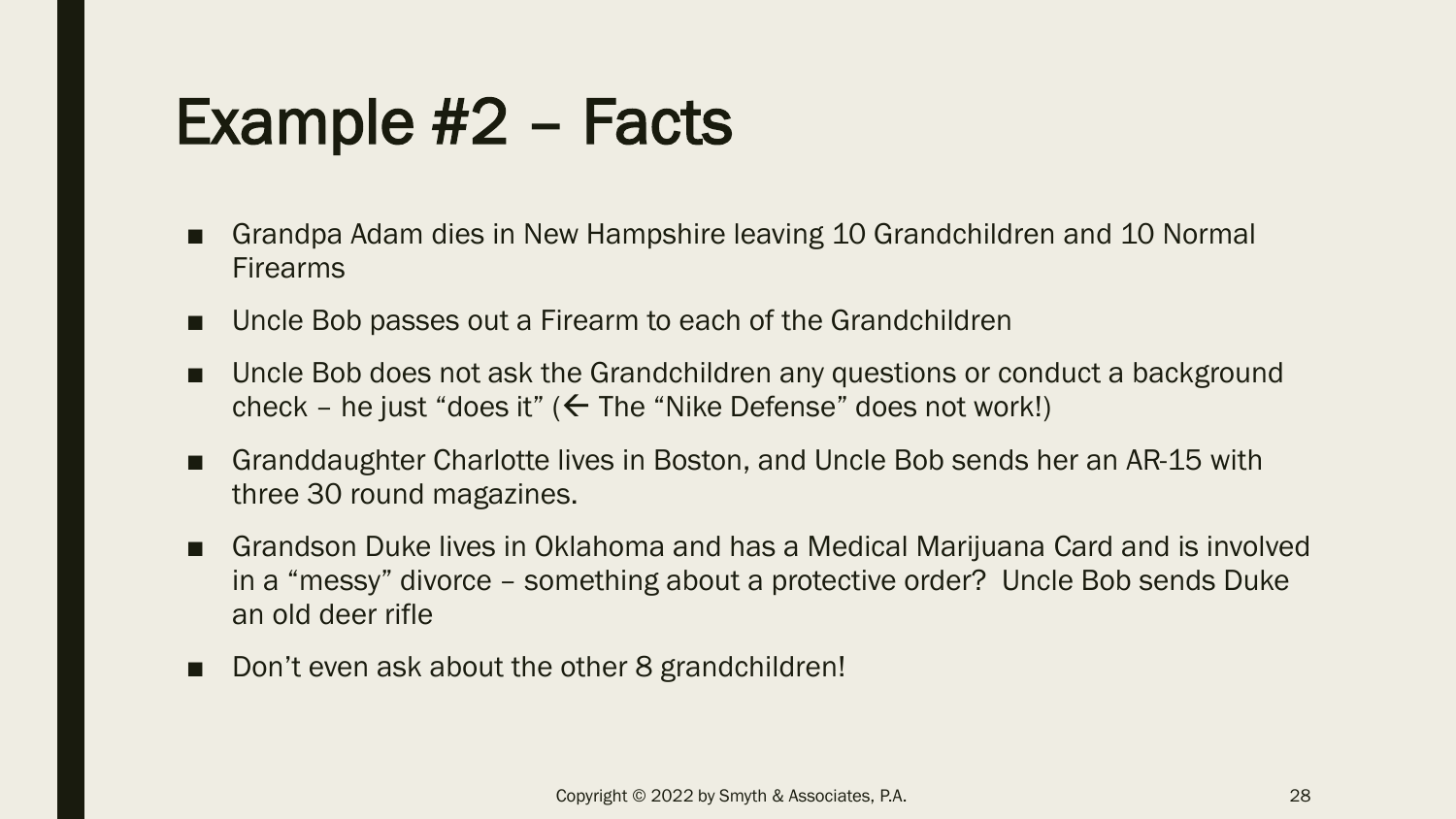#### Example #2 – Analysis FIREARMS ARE SPECIAL ASSETS

- Uncle Bob messed up! What started out as "no big deal" has now evolved .....
	- *Although not required, a background check can be done inexpensively*
	- *What if a grandchild is a CPA, Lawyer or Physician? They can lose their professional license if they have a felony!*
	- *Should have asked about Medical Marijuana Cards*
- Under city ordinance, it is Illegal to import and possess an AR-15 with a high capacity magazine in Boston. Bob (for importing) and Charlotte (for possession) are both guilty!
- Under FEDERAL Law, Duke is a DRUG ADDICT / PROHIBITED PERSON Local Law Enforcement and the Wife's recently hired divorce lawyer want to know how Duke got the deer rifle.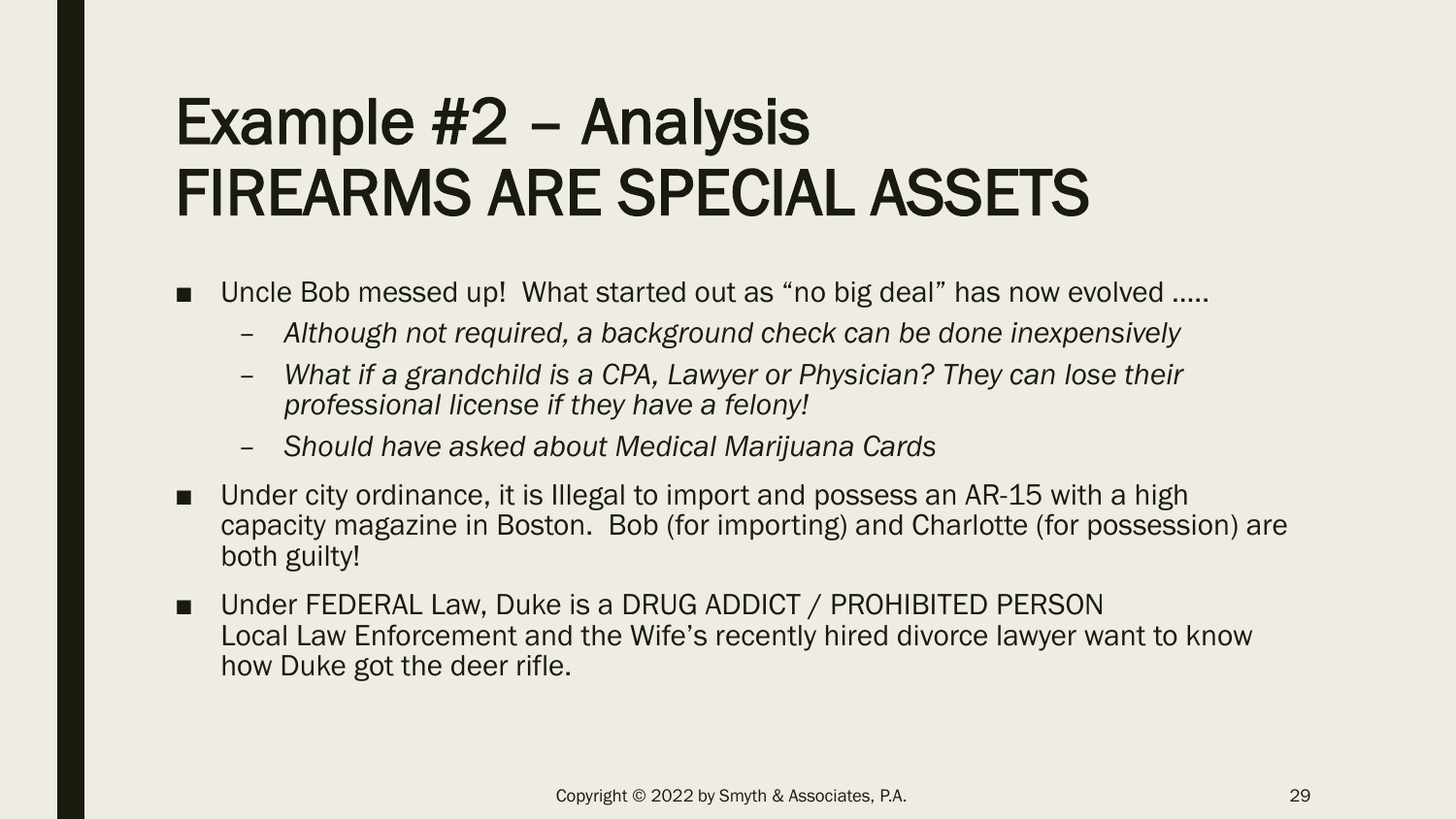#### Example #3 – Facts

- Adam and Eve are good friends of your family
- Adam and Eve are "going through a rough patch"
- Adam asks you to keep his guns until "things settle down"
- Adam frequently calls and texts Eve at all hours of the day and night Eve requests and the Court grants a temporary protective order against Adam
- Adam wants to go duck hunting so he can relax he needs time to "process" everything that has been going on
- Adam asks you to return his favorite duck hunting shotgun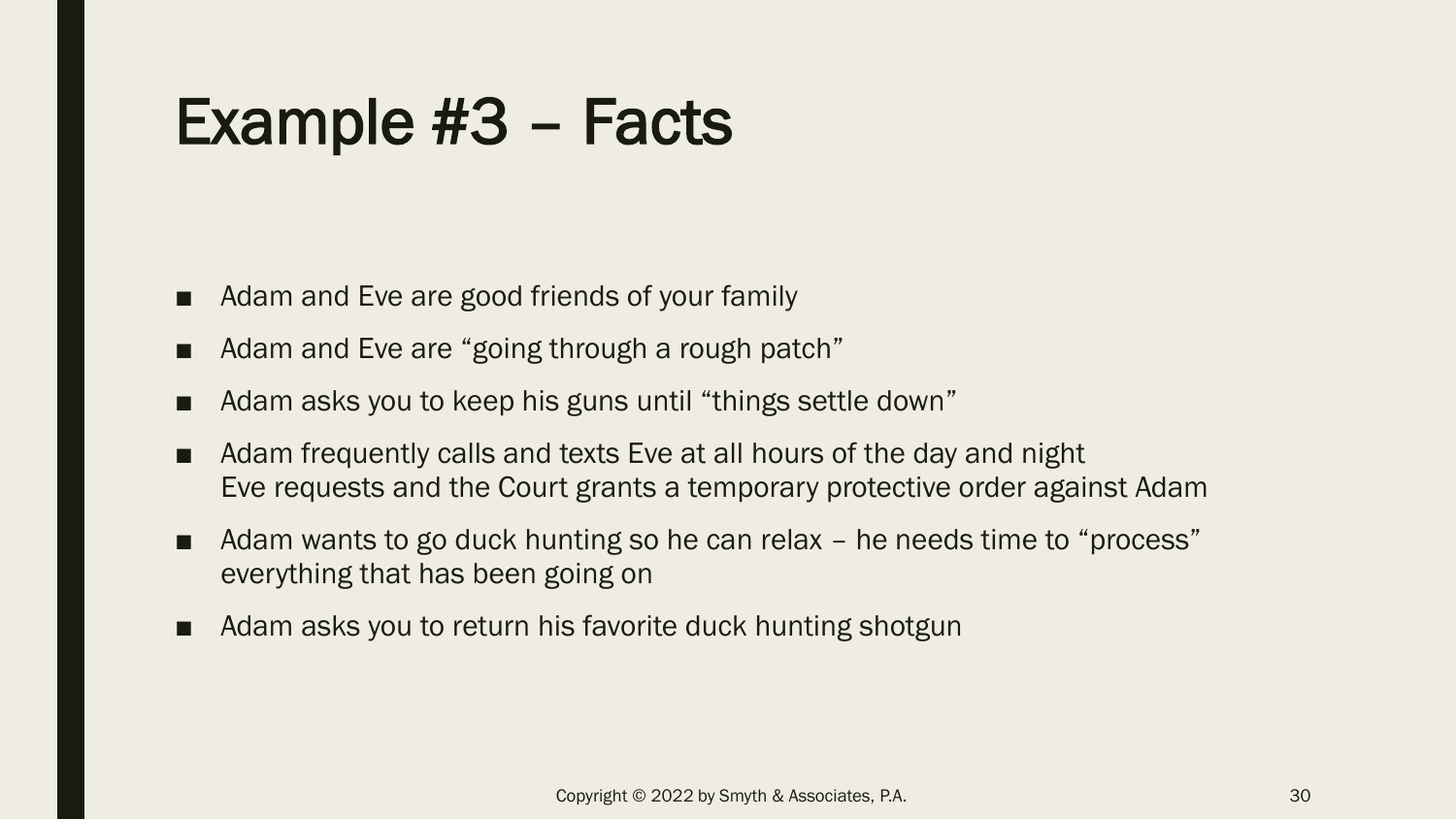#### Example #3 – Analysis FIREARMS ARE SPECIAL ASSETS

- Returning the Shotgun is a TRANSFER under FEDERAL LAW
- Federal law restricts the TRANSFER of a firearm to a person
	- *"who is subject to a court order restraining the person from harassing, stalking, or threatening an intimate partner or child of the intimate partner"*

BE CAREFUL !!!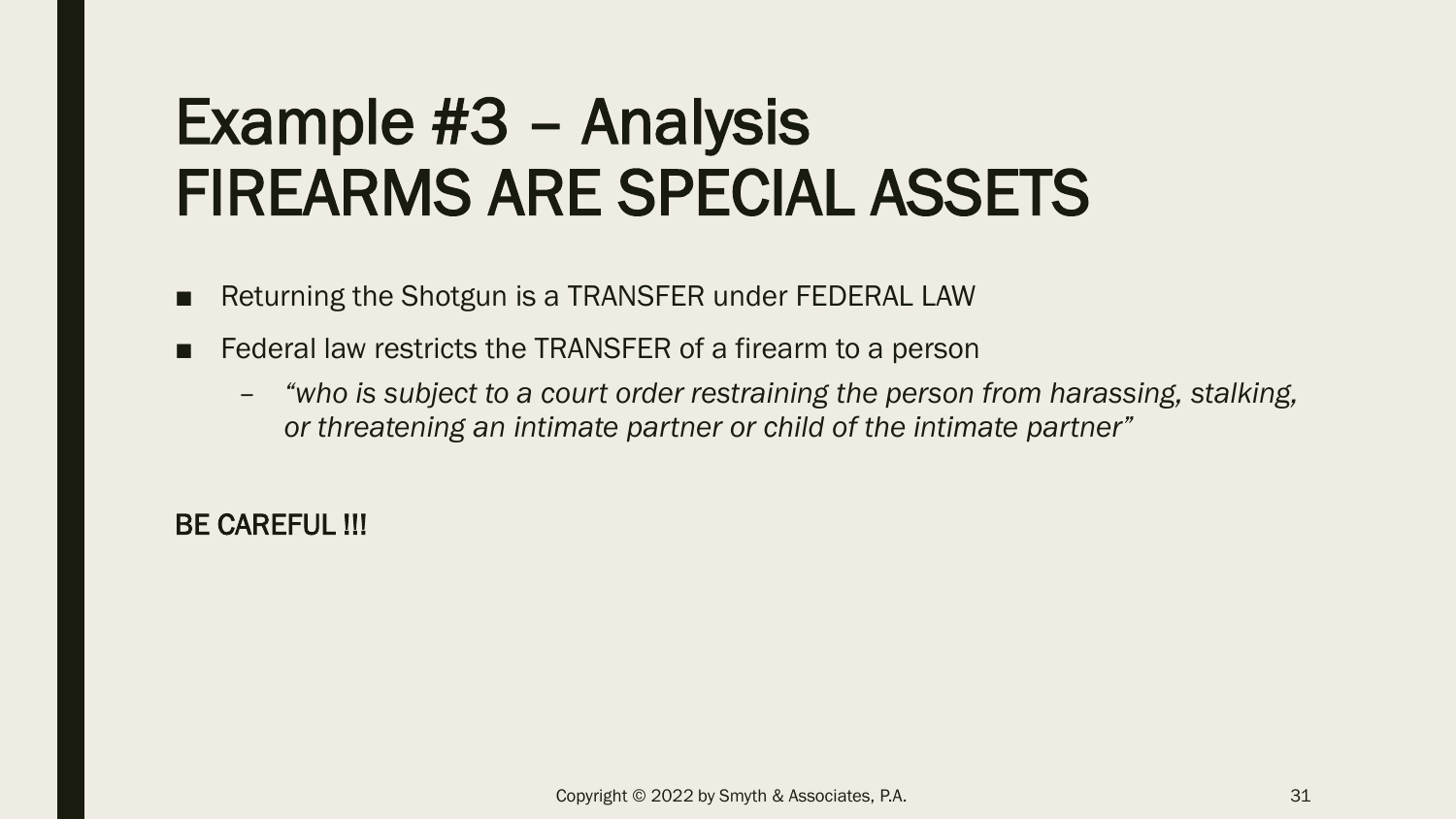#### Example #4 – Facts

- Your brother Adam died, leaving you the Trustee of his Trust
- His wife Evita is from Argentina and is a Legal Resident Alien, maybe
- They have three sons: Moe, Larry and Curly
- Adam left a "Personal Property Memorandum" leaving specific items .....
	- *Shotgun is for Evita*
	- *Gen 3 Glock 17 + three 10-round magazines for Moe – lives in California*
	- *Gen 4 Glock 17 + three 15-round magazines for Larry – lives in Colorado*
	- *Gen 5 Glock 17 + three 17-round magazines for Curly – lives in Oklahoma*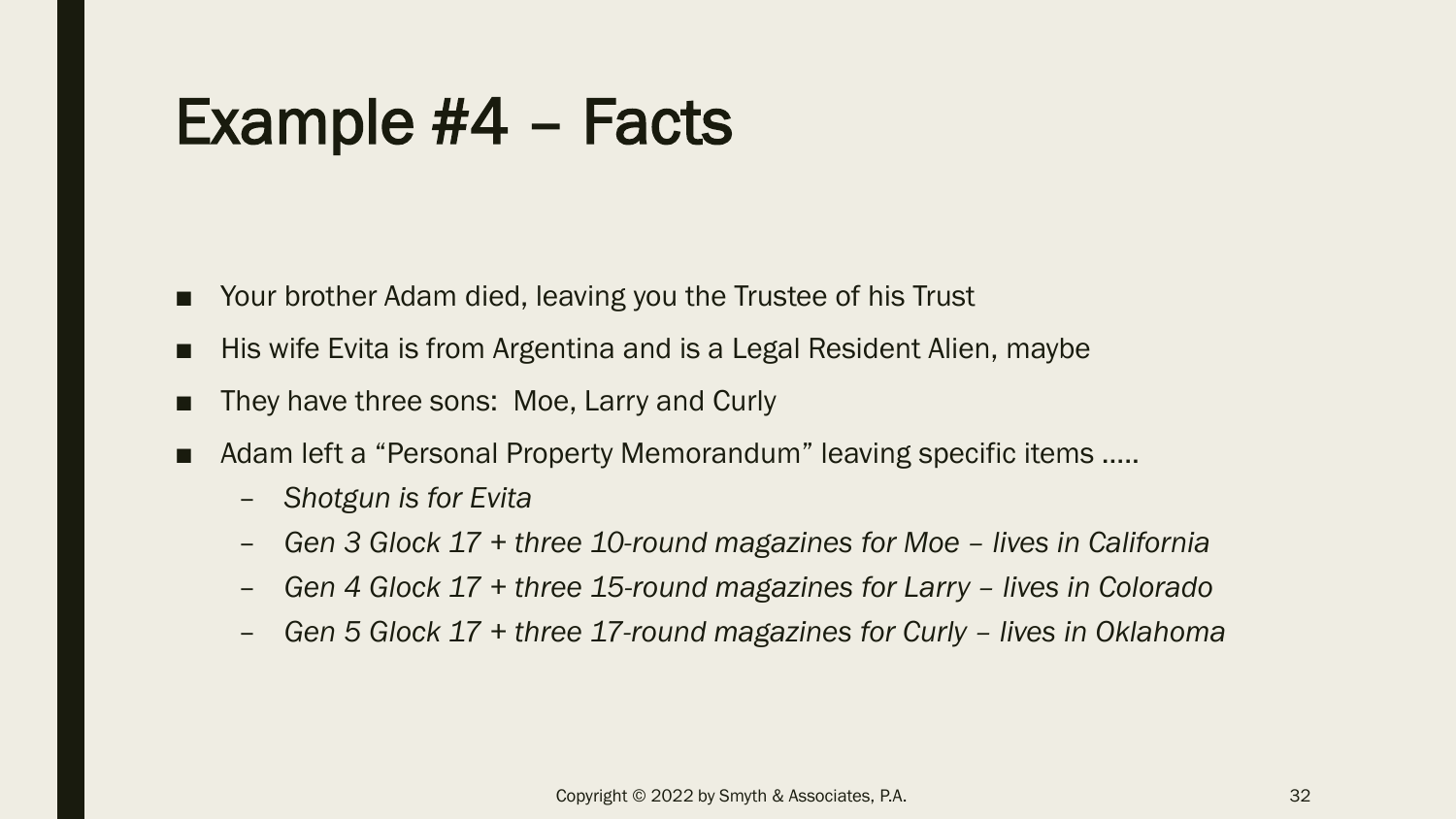#### Example #4 – Analysis FIREARMS ARE SPECIAL ASSETS

IS THIS GOING TO WORK ???

Did you notice all the "things" that YOU – the FIDUCIARY – NEED to check?

- The legal status of Evita
- The California Roster of Certified Handguns
- The California and Colorado restrictions on magazine capacity
- Does anyone have a recreational or medical marijuana card?

May want to engage the services of an FFL to handle the TRANSFERS of the FIREARMS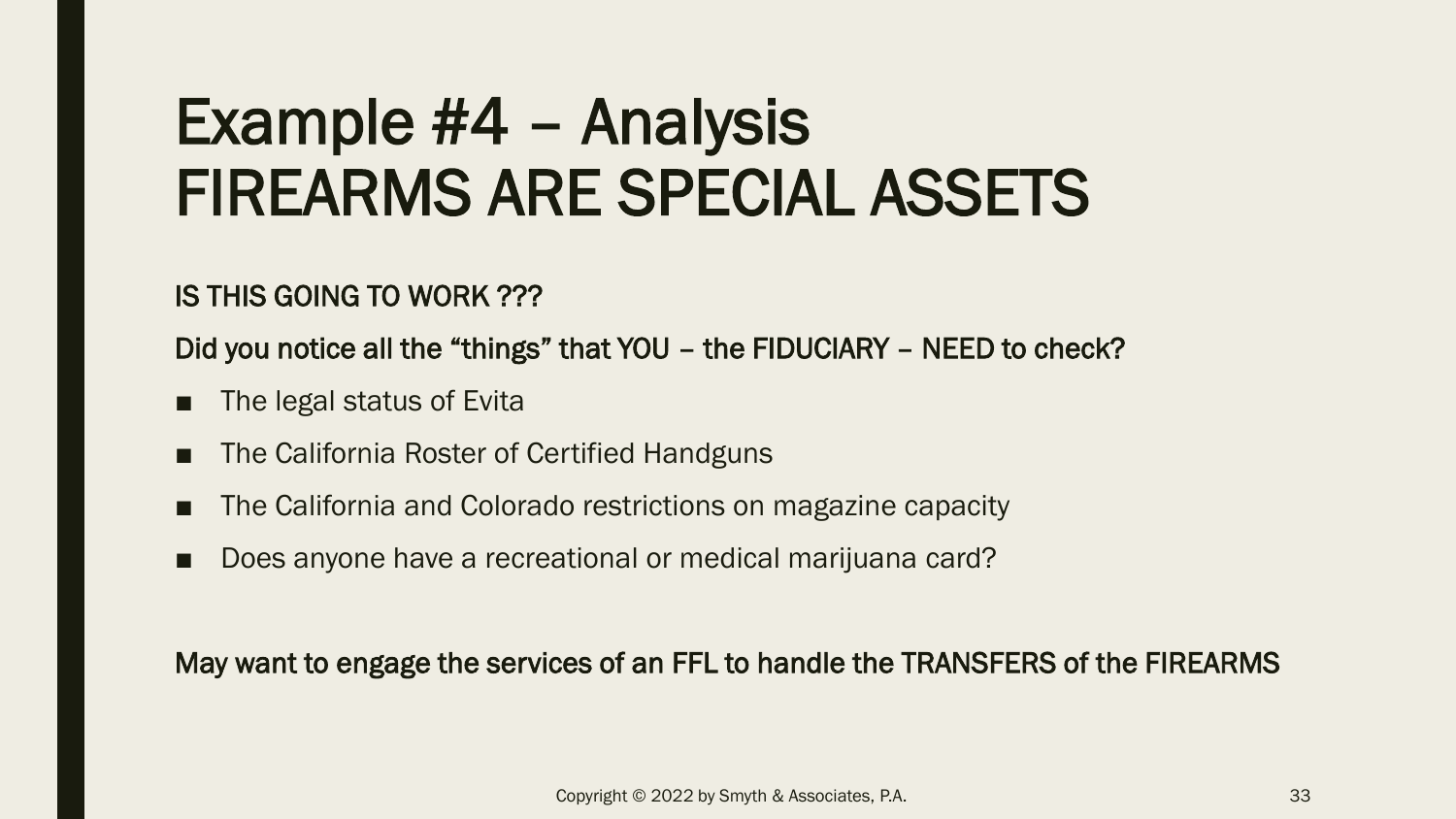#### Examples #1 to #4 Only Involved "NORMAL" Firearms

- Pistols
- Handguns
- Rifles
- Shotguns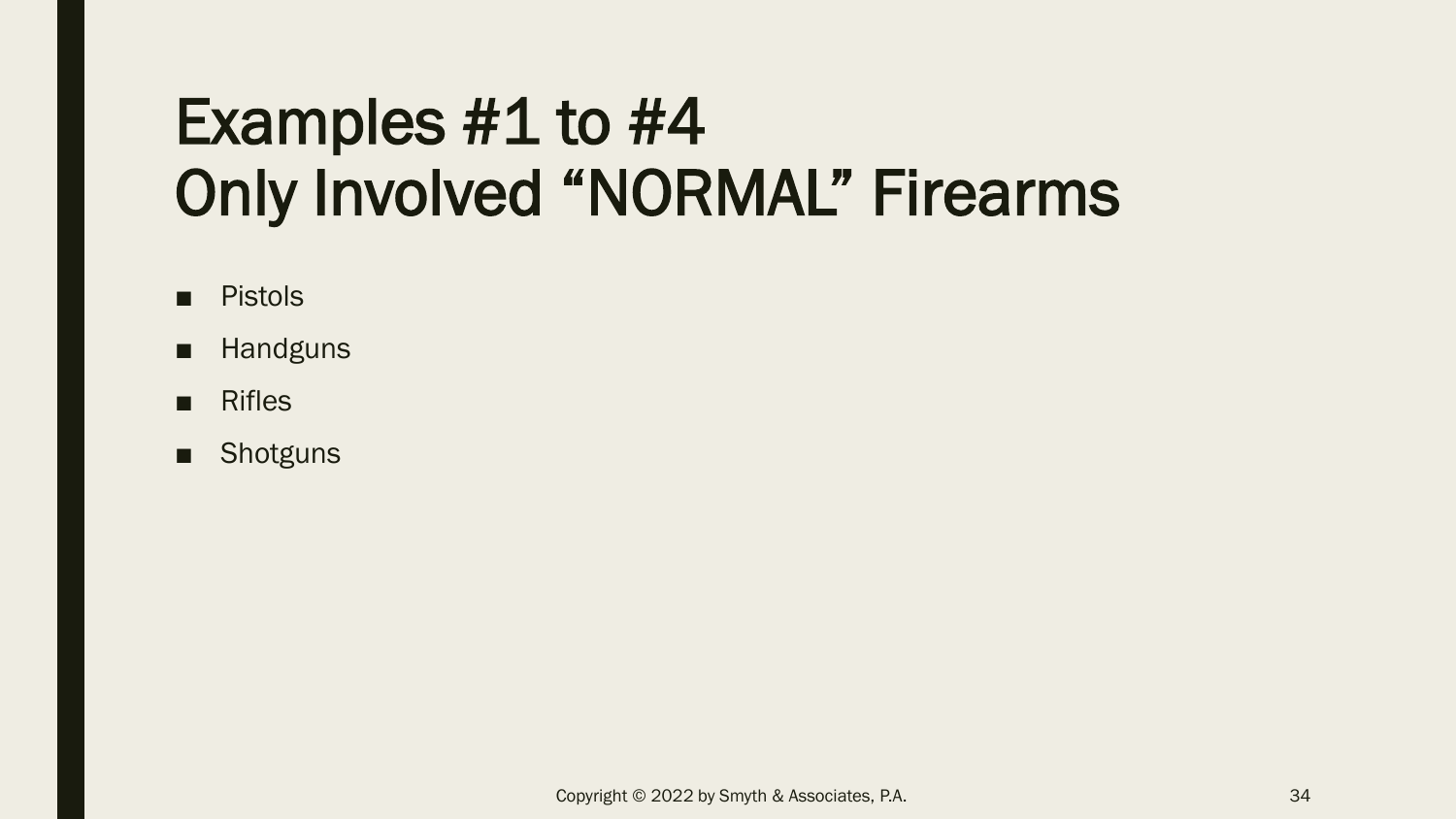### Example #5 – Facts (NFA Firearm)

- Sergeant Dan "Hoss" Blocker, is a member of the 45<sup>th</sup> Infantry Division and is being deployed to Poland
- Before leaving, he brings THREE SUPPRESSORS to his Parent's house
	- *The first suppressor he puts in a locked case, and he keeps the only key*
	- *The second suppressor he puts in his Dad's gun safe*
	- *The third suppressor he hides in the closet in the Guest Bedroom*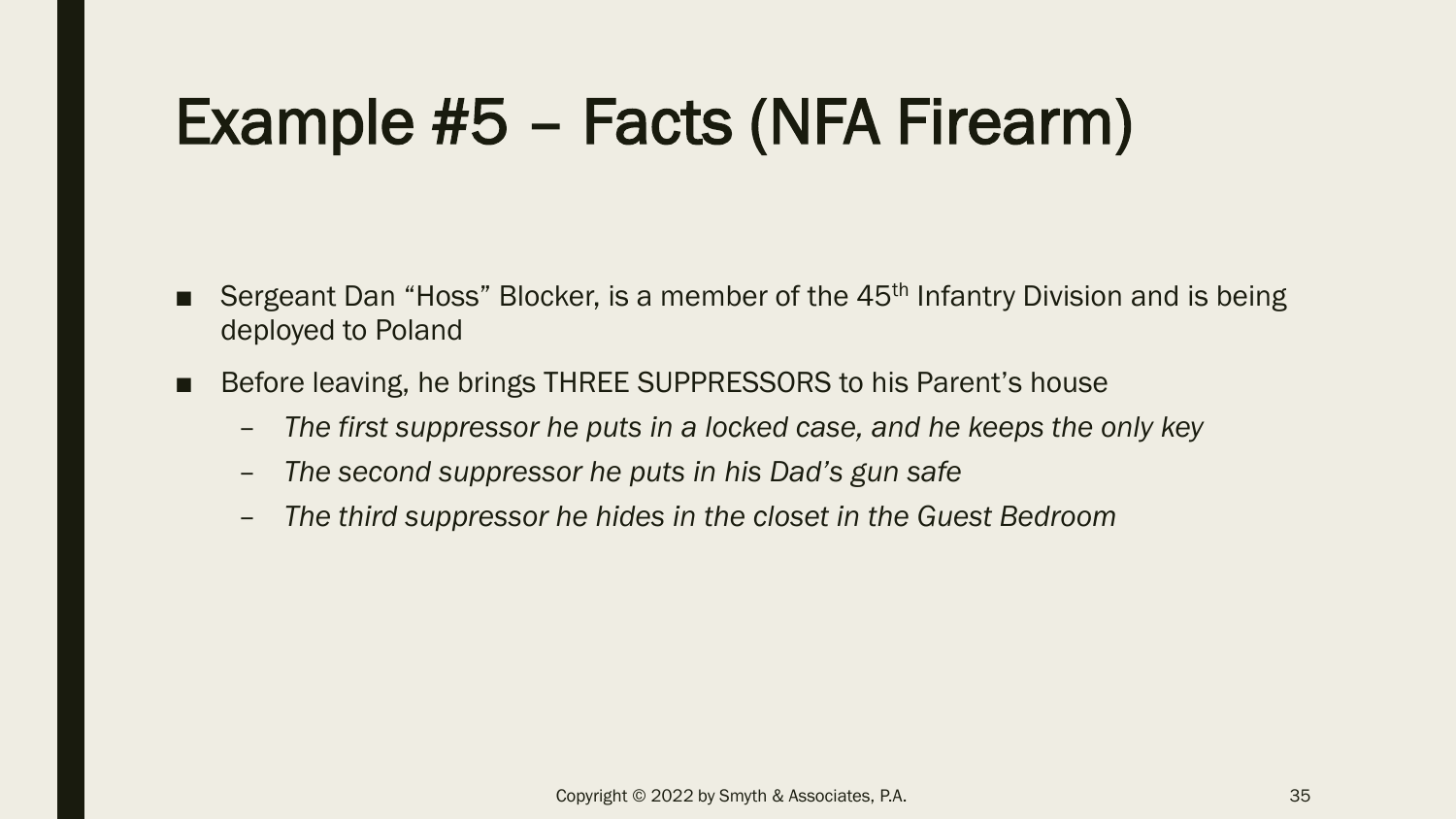#### Example #5 – Analysis FIREARMS ARE SPECIAL ASSETS

Who has CONTROL of the Suppressor?

ACTUAL OR CONSTRUCTIVE

- 1st Suppressor ONLY Hoss has control since securely locked
- 2<sup>nd</sup> Suppressor How owned? By Hoss (Individual) or an NFA Trust ???
	- *Individual? Then a problem, since Father has access to the gun safe*
	- *NFA Trust? Depends if Father is a Special Trustee/Beneficiary of the NFA Trust*
	- *If father NOT a Special Trustee/Beneficiary, then we have a FELONY !!!*
- 3<sup>rd</sup> Suppressor A real problem on so many levels !!! DON'T DO IT !!!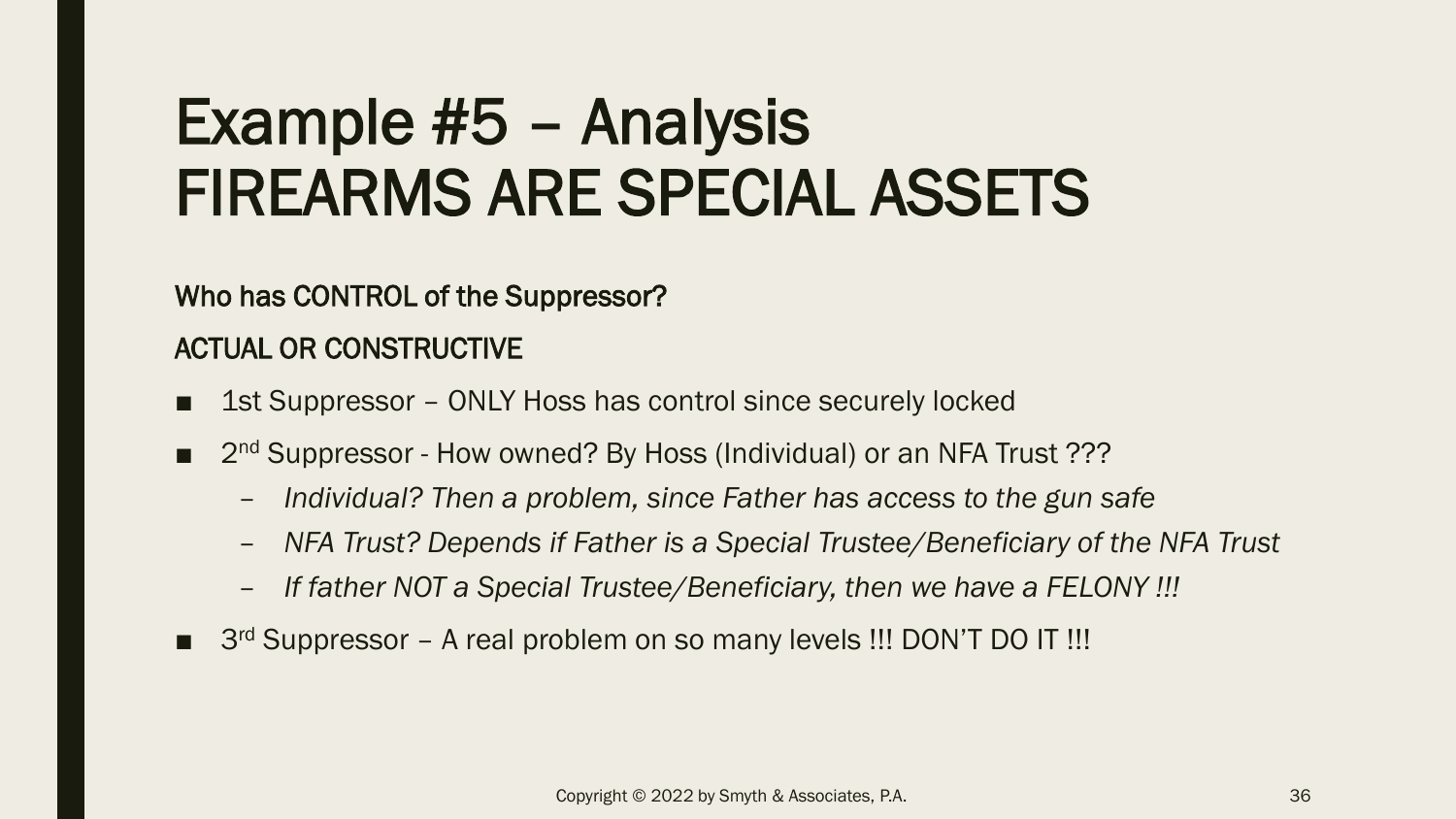## Example #6 – Facts (NFA Firearm)

- Frank Eaton (aka "Pistol Pete") buys an Orange SBR (Short-Barreled Rifle) and the gun store registers it to him personally (as an "Individual")
- Frank buys a Black SBR and it is registered to his NFA Trust
- Frank is excited to take his friends shooting and let them try out his new SBRs
- While at the shooting range, Frank excuses himself while he visits the restroom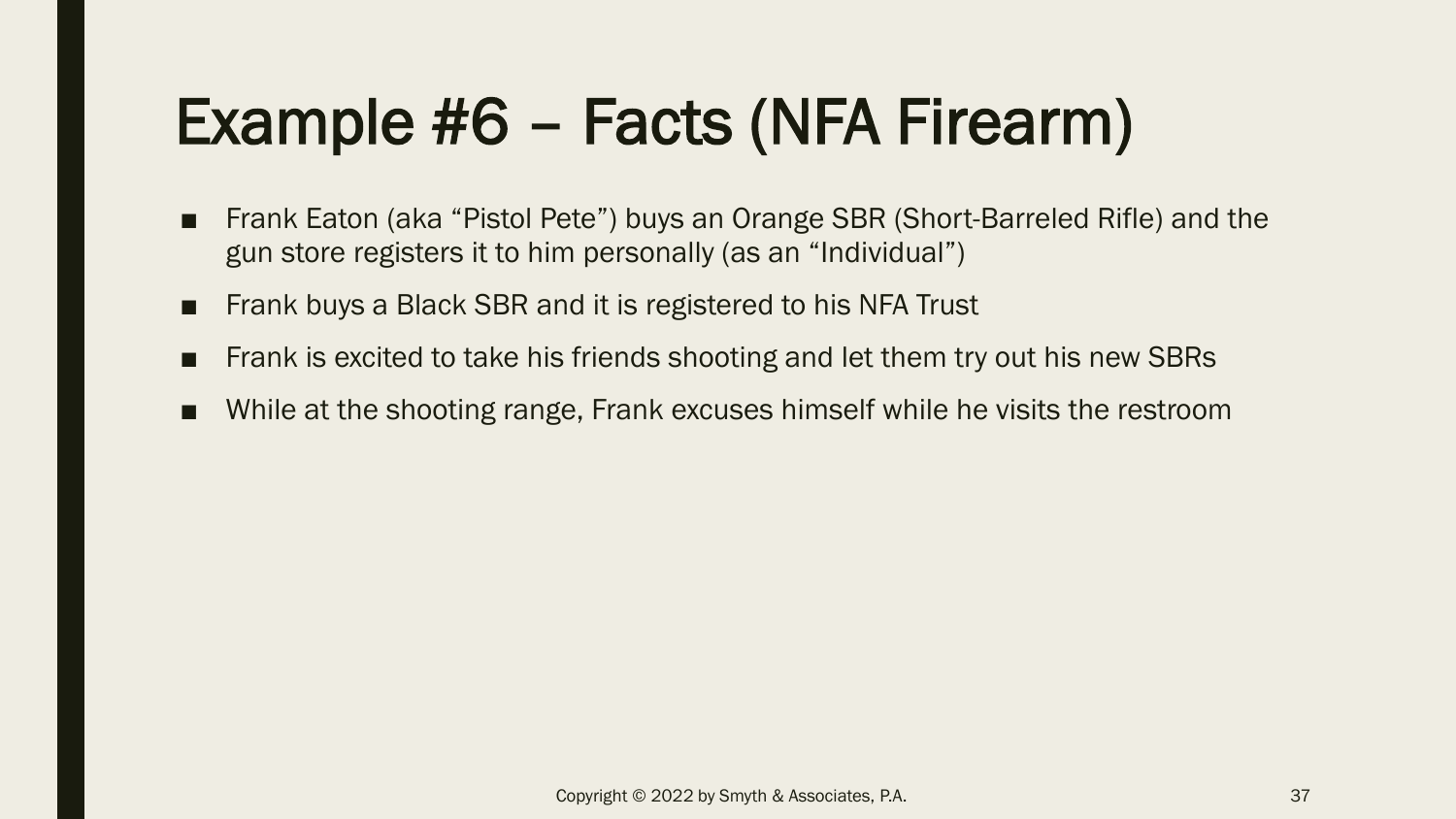#### Example #6 – Analysis FIREARMS ARE SPECIAL ASSETS

- Frank needs to take the ORANGE SBR with him to the restroom since he is the only one that can legally POSSESS the NFA Firearm
- Frank can make each friend a "Special" Trustee/Beneficiary of the NFA Trust for the day.
- As long as a Special Trustee/Beneficiary is around the BLACK SBR No Problems !!!
- At the end of the day, each appointment of "Special" Trustee/Beneficiary is terminated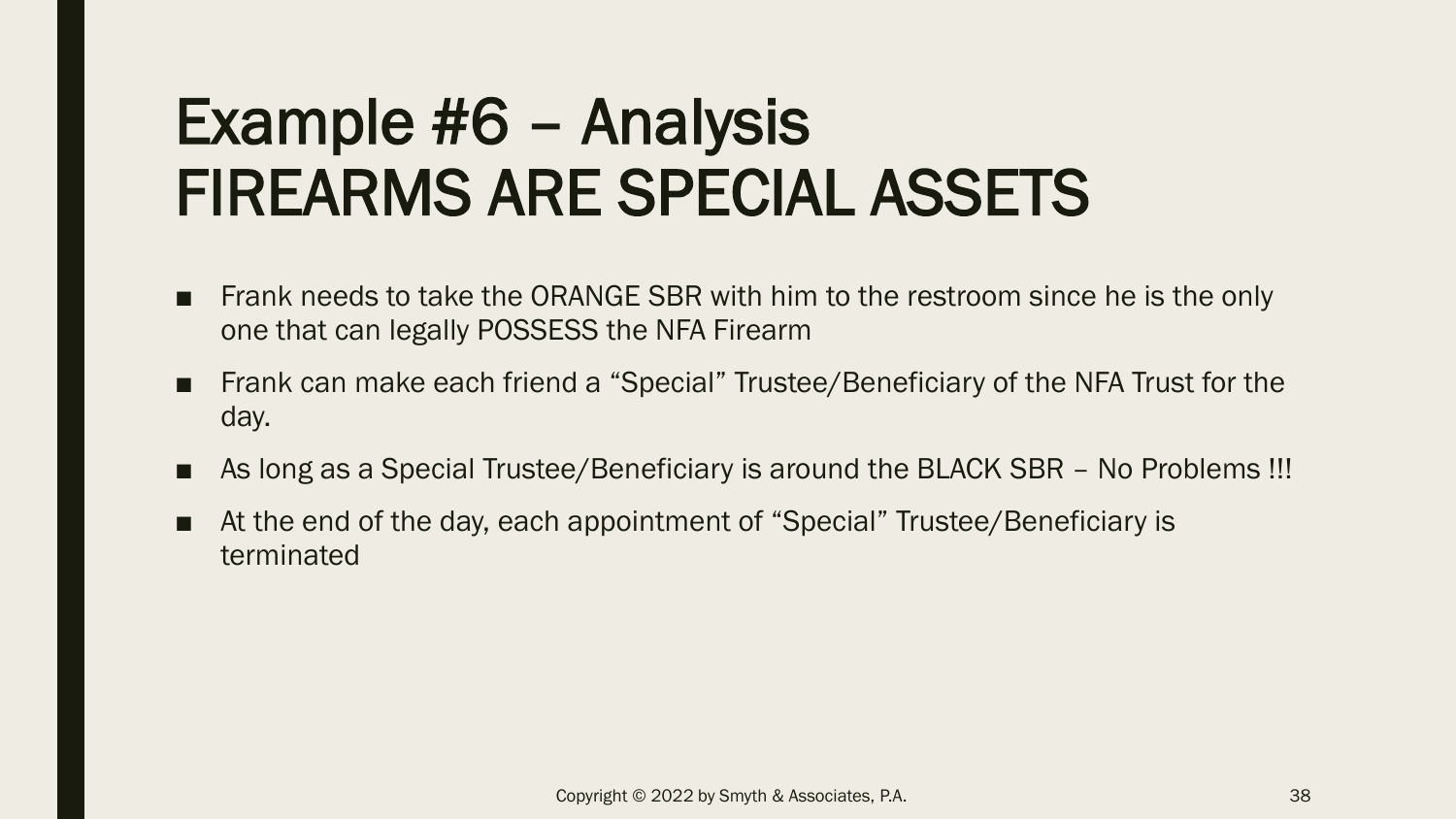# ESTATE PLANNING SOLUTIONS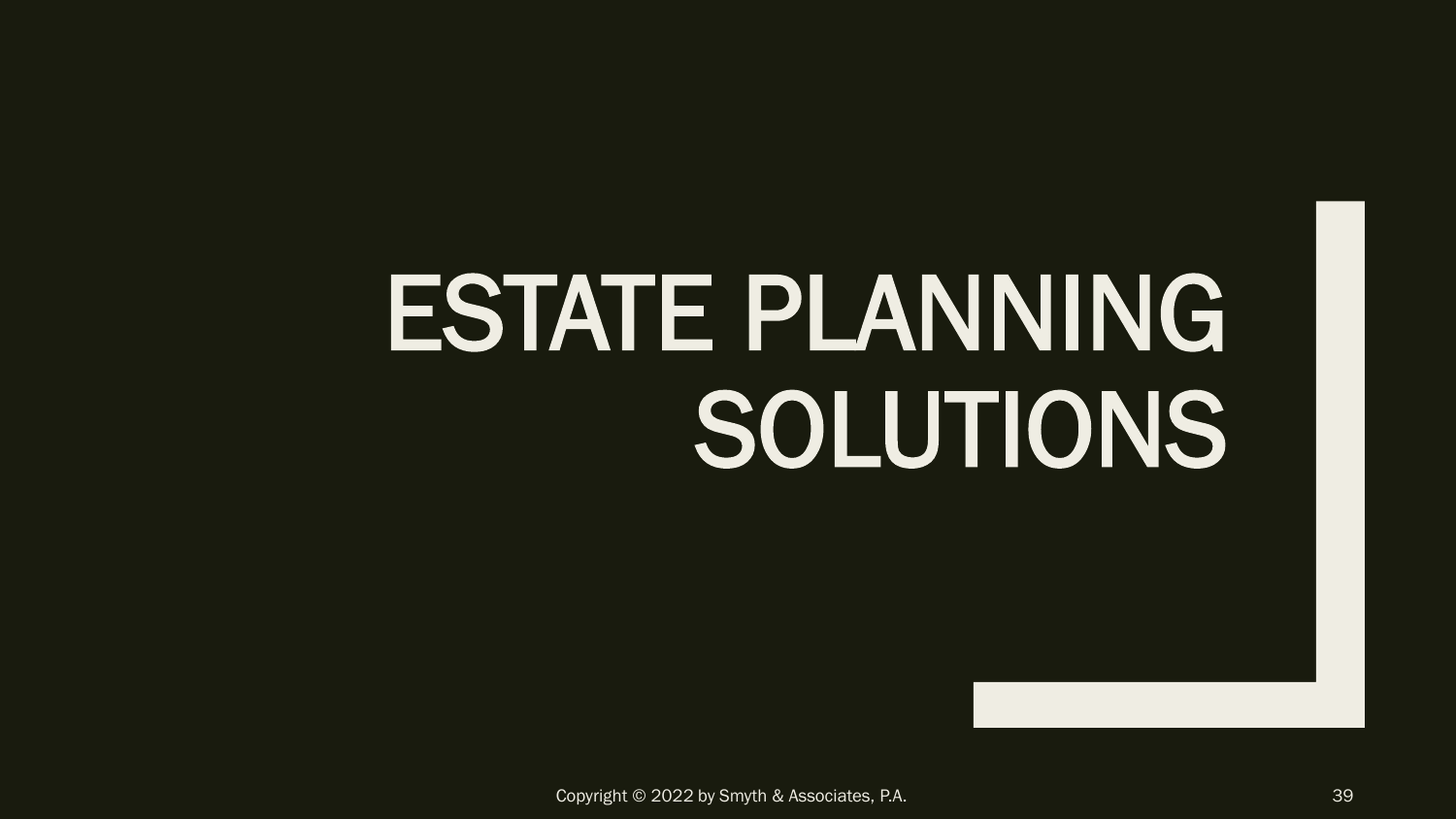#### Estate Planning – What is our GOAL? Liability Protection vs. Privacy

■ LLCs – provide LIABILITY PROTECTION

– Charging Orders

- Trusts provide PRIVACY
	- *Certification of Trust*
	- *Limited information given as to the Trustees, Beneficiaries, Assets, Management, Operations, and Purpose*
- If PRIVACY is our GOAL, then SPECIAL ASSETS need a SPECIAL FIREARM TRUST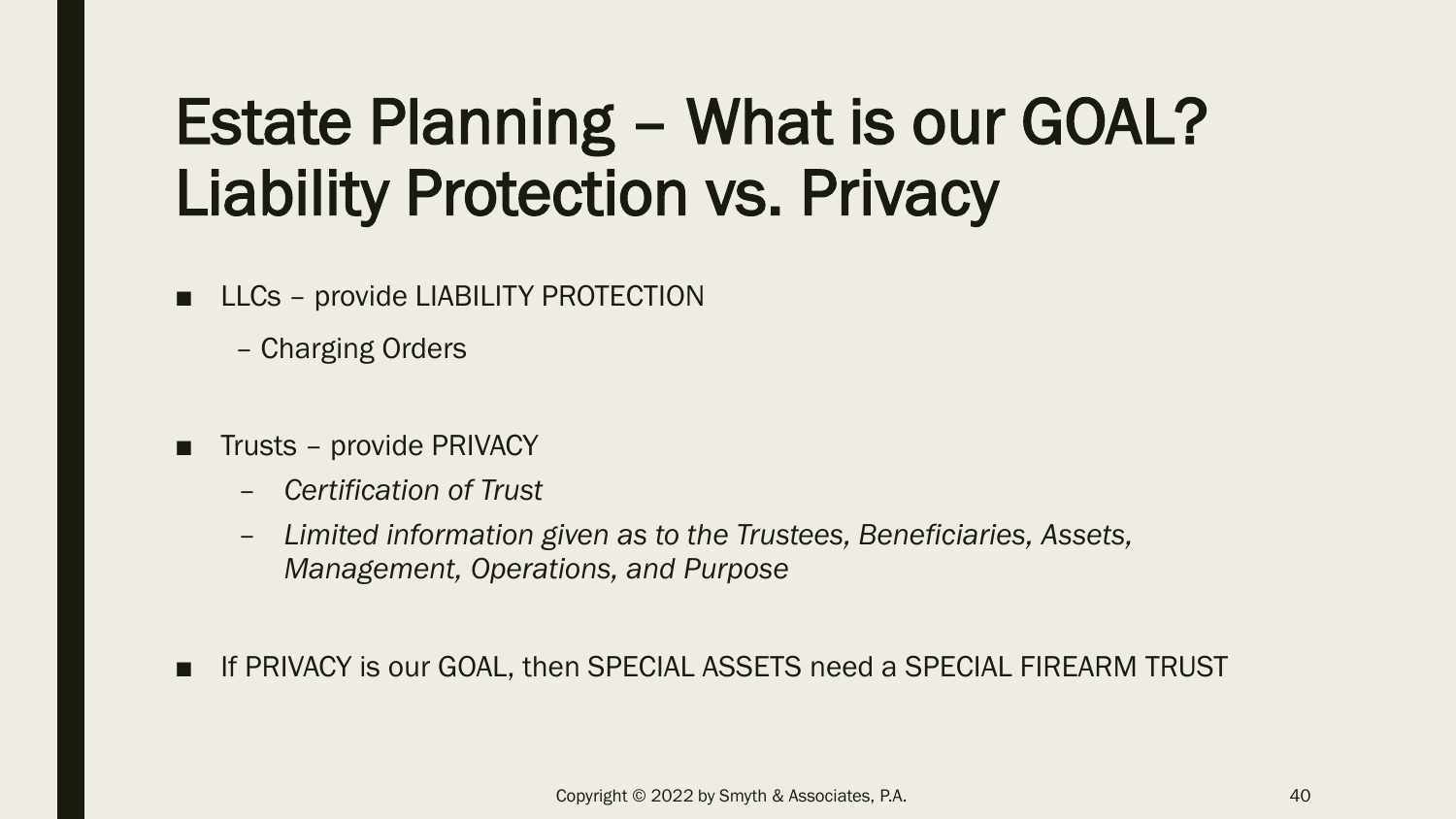### Six Reasons Why SPECIAL ASSETS Need a SPECIAL TRUST

- 1. Own an NFA item (Original reason why GUN TRUSTS got started)
- 2. Own 10+ firearms (NOT just the ones your Spouse knows about) If Firearms owned for investment purposes, then  $a/k/a$  as a  $401(G)$  Investment Plan
- 3. Own an EXPENSIVE firearm (Barrett M82 Rifle effective range of 1,800 meters)
- 4. Own a SENTIMENTAL firearm (Grandfather's Colt Revolver)
- 5. Own FIREARM ACCESSORIES that may be ILLEGAL in another STATE
- 6. Participate in shooting sports in MULTIPLE STATES (Competitive Shooter; Hunter)

5 of the 6 reasons involve NORMAL Firearms !!!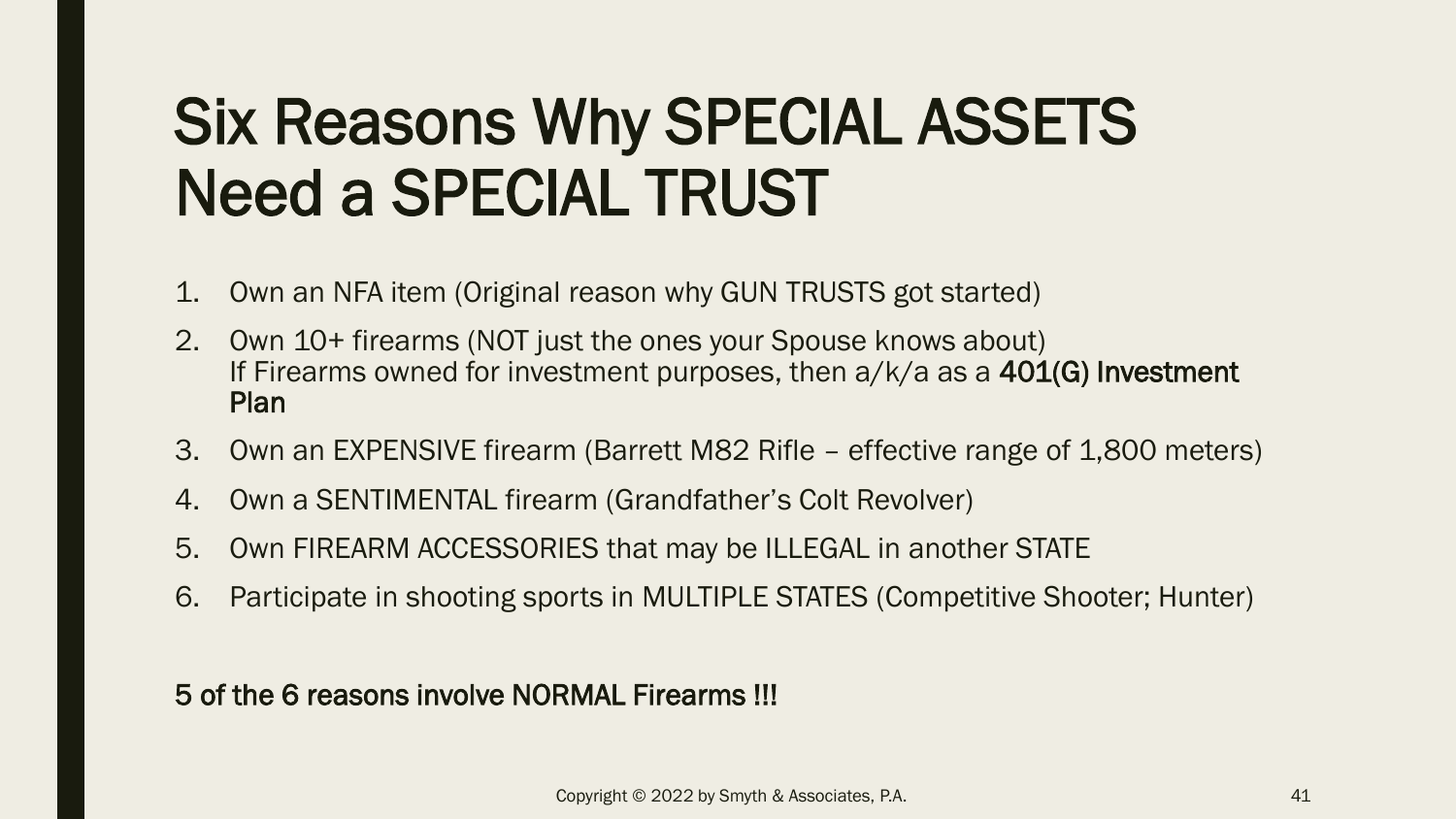### Estate Planning of SPECIAL ASSETS – 4 Thing Need to Work

- Lawful POSSESSION and
- TRANSFER of a
- FIREARM between
- **PERSONS** (Individual or Entity)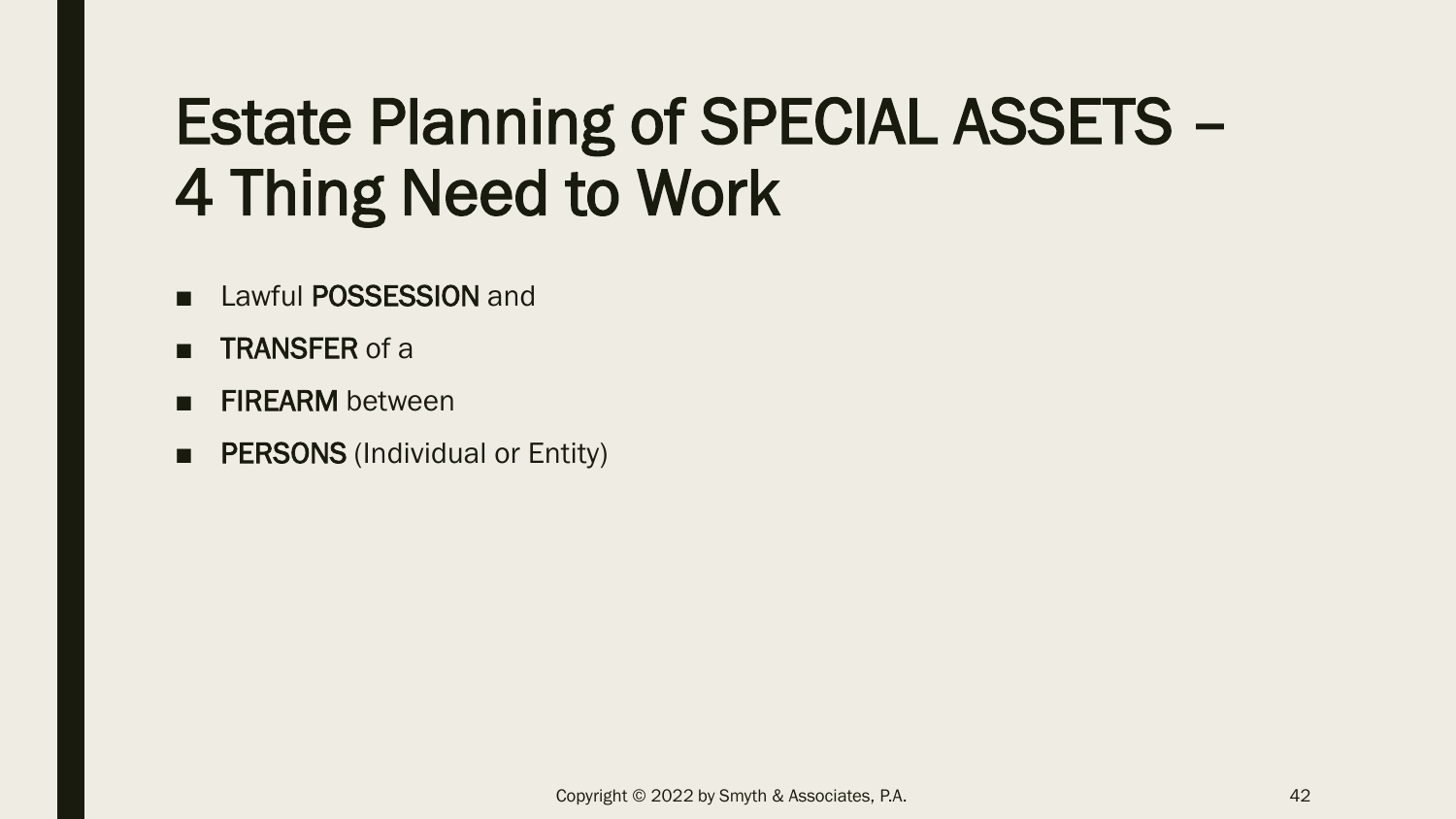#### REMEMBER: What is a FIREARM?

#### GCA / Title I

#### "Normal" Firearms

- Pistol
- Handgun
- Rifle
- Shotgun

#### NFA / Title II / Class 3

- **Machinegun**
- Silencer / Suppressor / Muffler
- **Short-Barreled Shotgun**
- Short-Barreled Rifle
- Destructive Device
- Any Other Weapon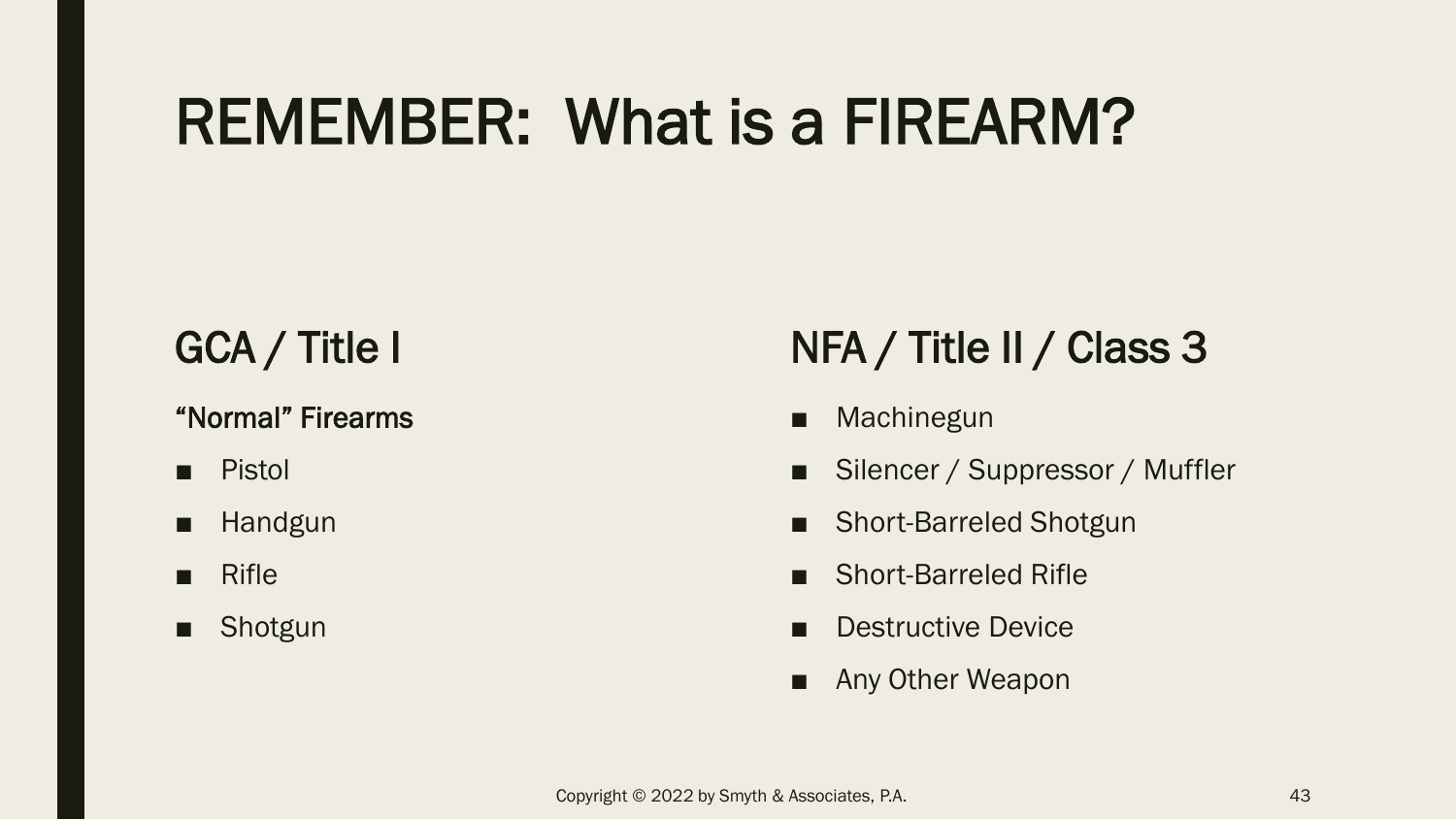### Who is a PERSON under the GCA?

- Individual
- Corporation
- Company
- Association
- Partnership
- Limited Liability Company
- Firm
- Society
- Joint Stock Company

#### DOES NOT INCLUDE TRUSTS !!!

A NORMAL Firearm may be TRANSFERRED to a TRUST just like any other TANGIBLE PERSONAL PROPERTY after the original purchase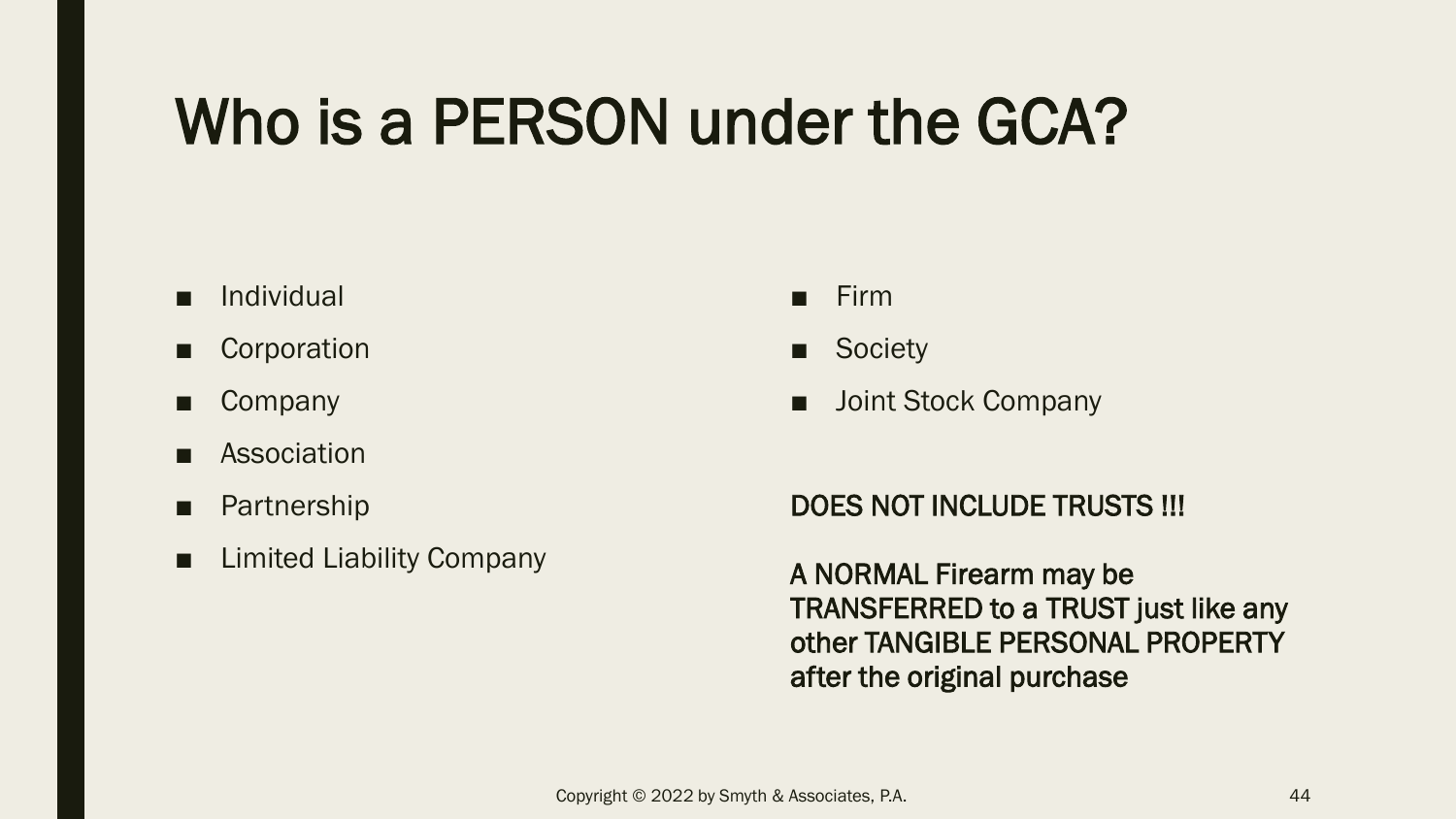#### Who is a PERSON under the NFA?

- Individual
- Corporation
- Company
- Association
- Partnership
- Limited Liability Company

■ Trust

■ Estate

REMEMBER: The NFA is a revenue statute

This lists resembles the TYPE of income tax returns that might be filed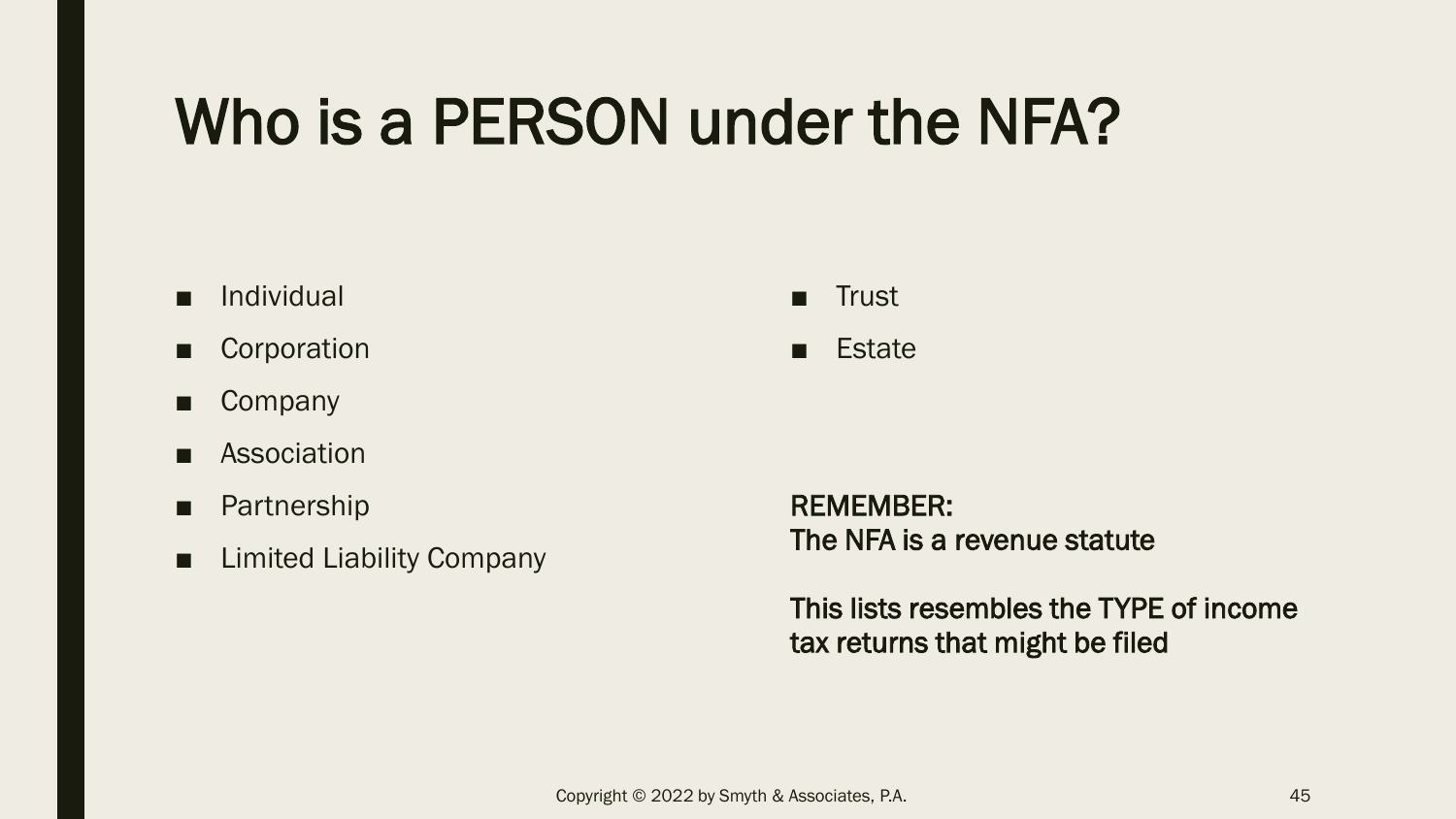#### ENTITY – GCA and NFA

- Any ENTITY operating under the GCA and NFA must designate a RESPONSIBLE PERSON on their Application
- A RESPONSIBLE PERSON is anyone that is not a PROHIBITED PERSON
- The RESPONSIBLE PERSON must be Photographed and Fingerprinted
- RECOMMENDATION: When purchasing an NFA Firearm with a TRUST, only have a single individual as the ORIGINAL TRUSTEE
- Since a TRUST is not an ENTITY under the GCA, when transferring NORMAL FIREARMS to a TRUST, the RESPONSIBLE PERSON requirements do not apply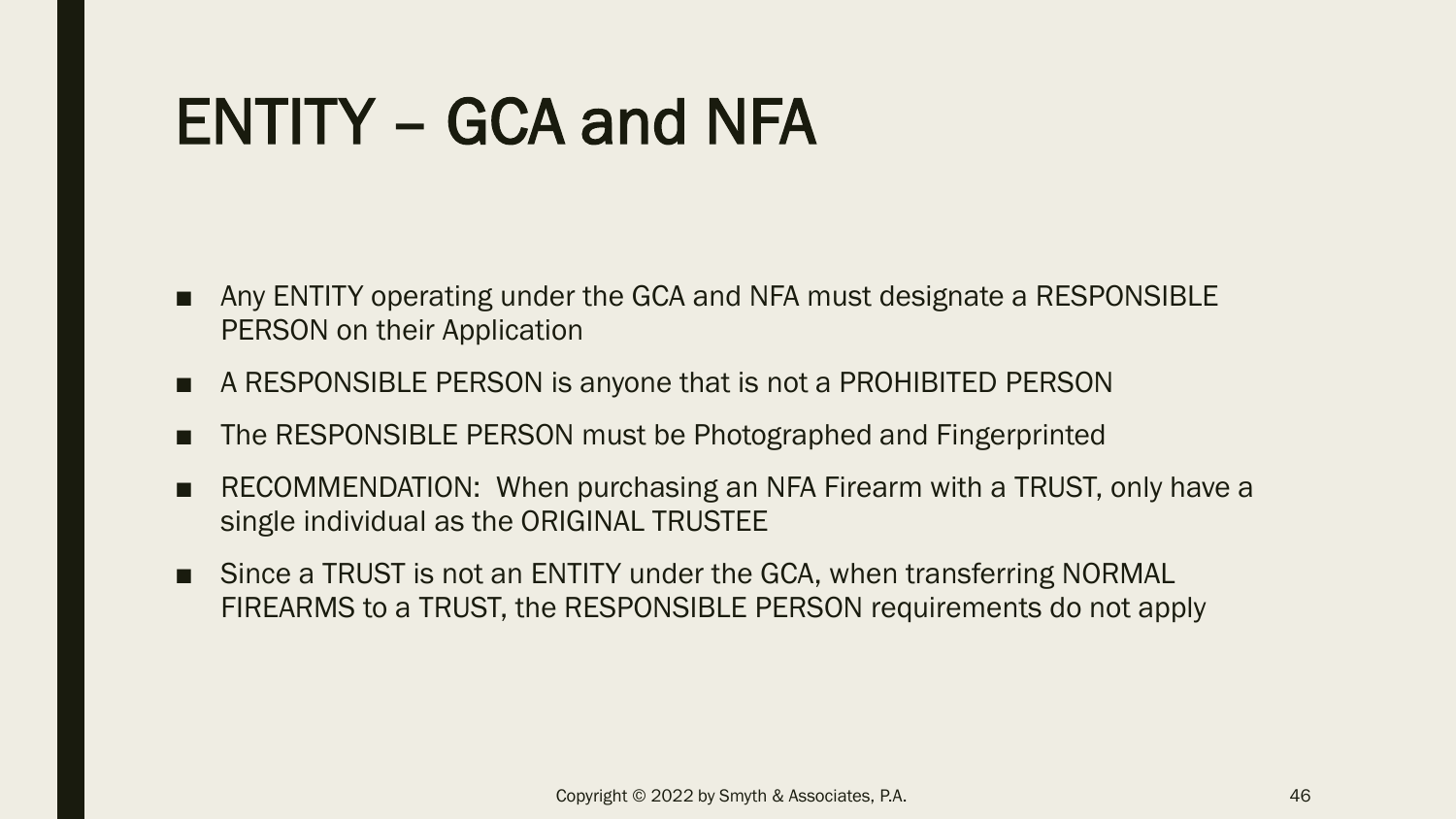#### PROHIBITED PERSON – GCA Form 4432 Firearm Transaction Record

- Convicted in any court of a crime punishable by imprisonment for a term exceeding one year
- Who is a fugitive from justice
- Who is an unlawful user of or addicted to any controlled substance (as defined in section 102 of the Controlled Substances Act, codified at 21 U.S.C. § 802);
- Who has been adjudicated as a mental defective or has been committed to any mental institution;
- Who is an illegal alien;
- Who has been discharged from the Armed Forces under dishonorable conditions;
- Who has renounced his or her United States citizenship;
- Who is subject to a court order restraining the person from harassing, stalking, or threatening an intimate partner or child of the intimate partner; or
- Who has been convicted of a misdemeanor crime of domestic violence.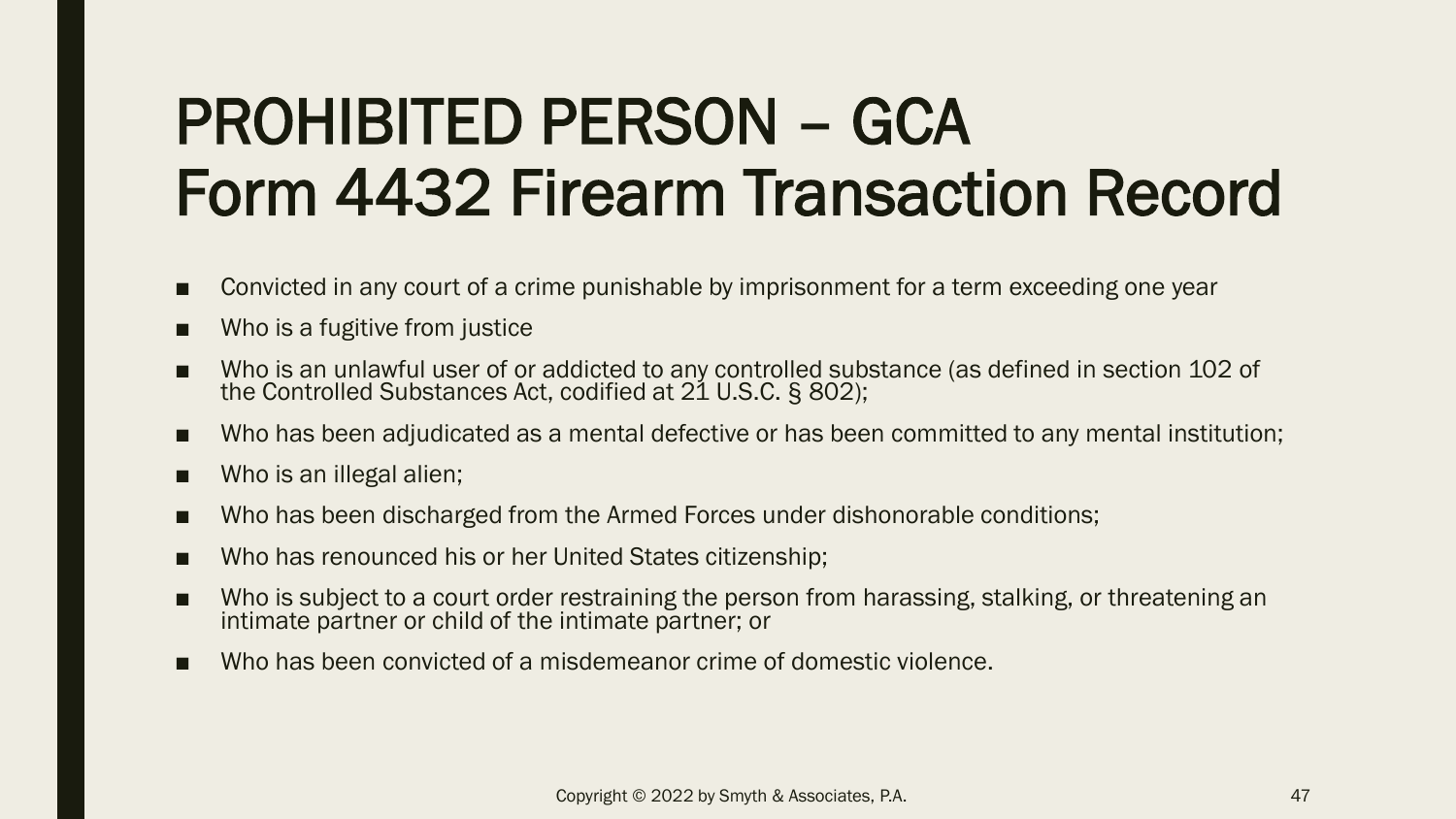#### TRANSFER of a Firearm Broadly Defined

- Selling
- Assigning
- Pledging
- Leasing
- Loaning
- Giving Away
- Otherwise Disposing of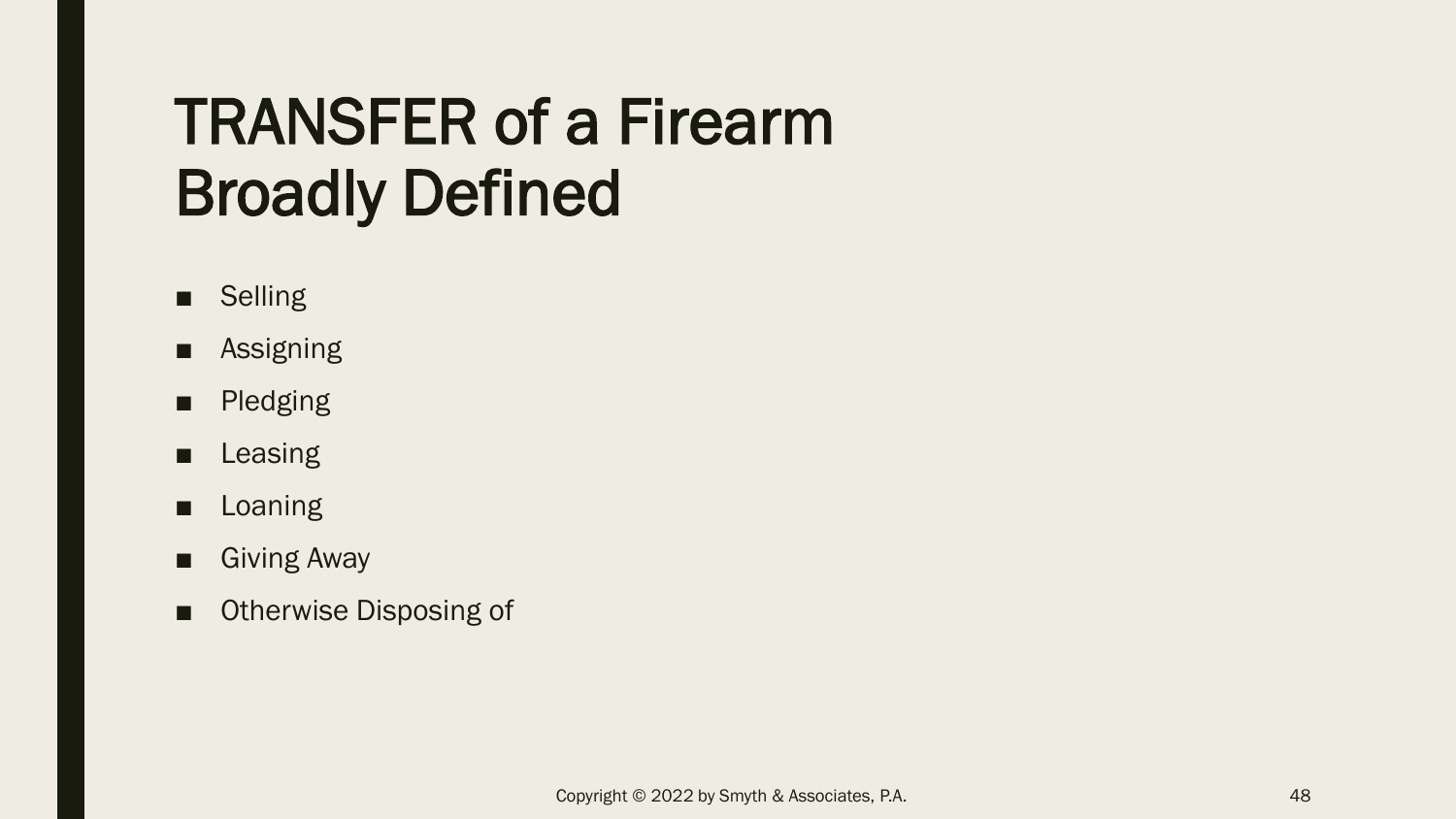#### POSSESSION Actual or Constructive

- On your person
- In your immediate area of control
- Hidden in your house? How hard to find?
- In your GUN SAFE? Who has the combination?
- In your CAR? Locked in your glove box or trunk?
- REMEMBER: NFA Firearms are MORE SPECIAL than Normal GCA Firearms !!!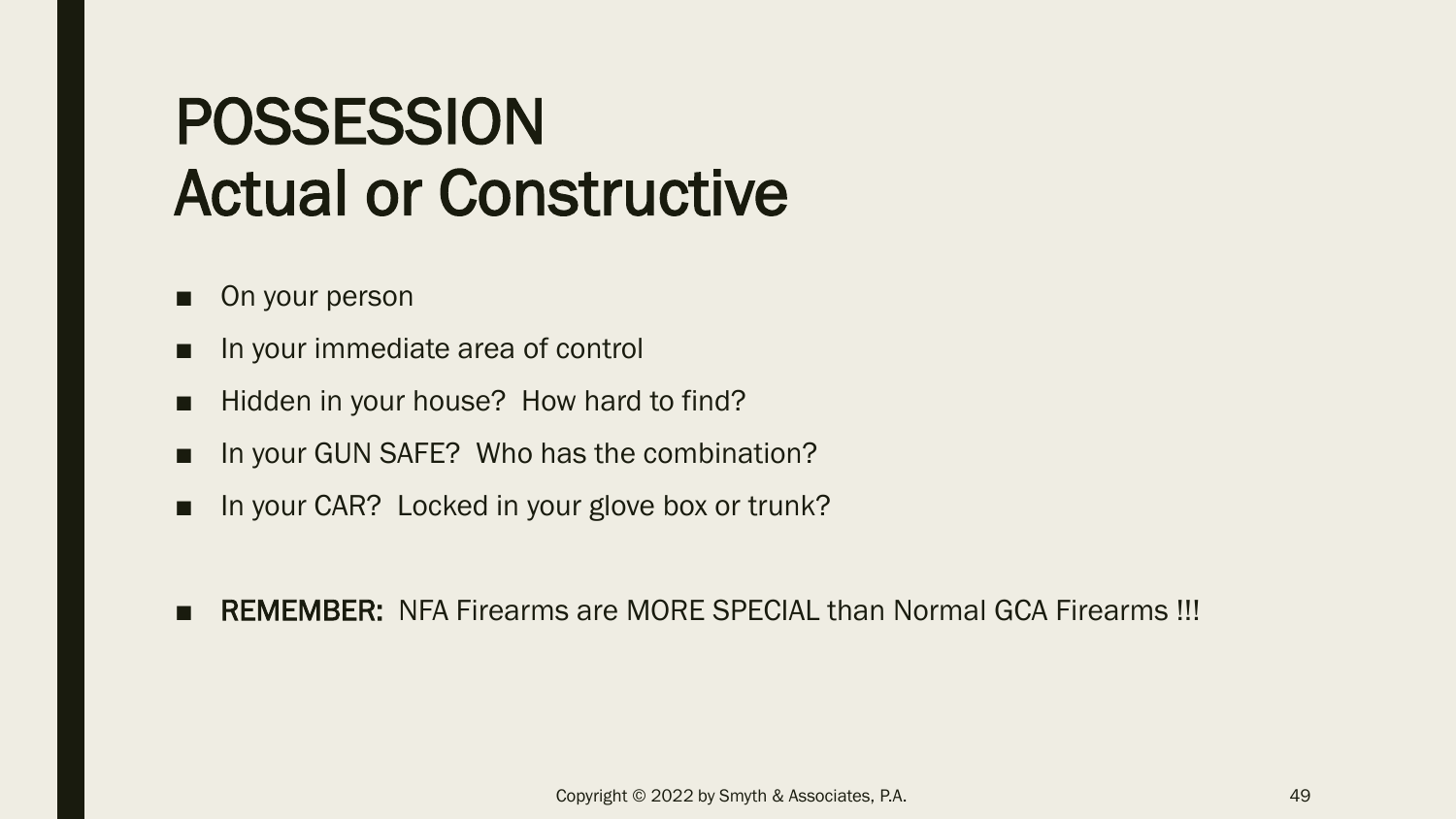## Solution #1 – Revocable Living Trust for GCA ("Normal") Firearms

- REMEMBER: The GCA NORMAL Firearm must currently be owned by the Grantor
	- *Only an INDIVIDUAL can purchase a GCA Firearm*
	- *A "Bill of Sale" or "Assignment of Tangible Personal Property" will transfer title of NORMAL Firearms to the Firearm Trust; just like a normal RLT*
- Designate minimum of Three Successor Trustees Incapacity or Death
	- *Familiarity or Experience with Firearms is preferred*
- Designate the Trust Beneficiaries
	- *Can use a Personal Property Memorandum to designate WHO inherits WHAT*
	- *Can include Spouse, Children (Descendants), Hunting Buddies, Charities, Local Law Enforcement, etc…*
	- *Can include ANOTHER PERSON'S TRUST !!!*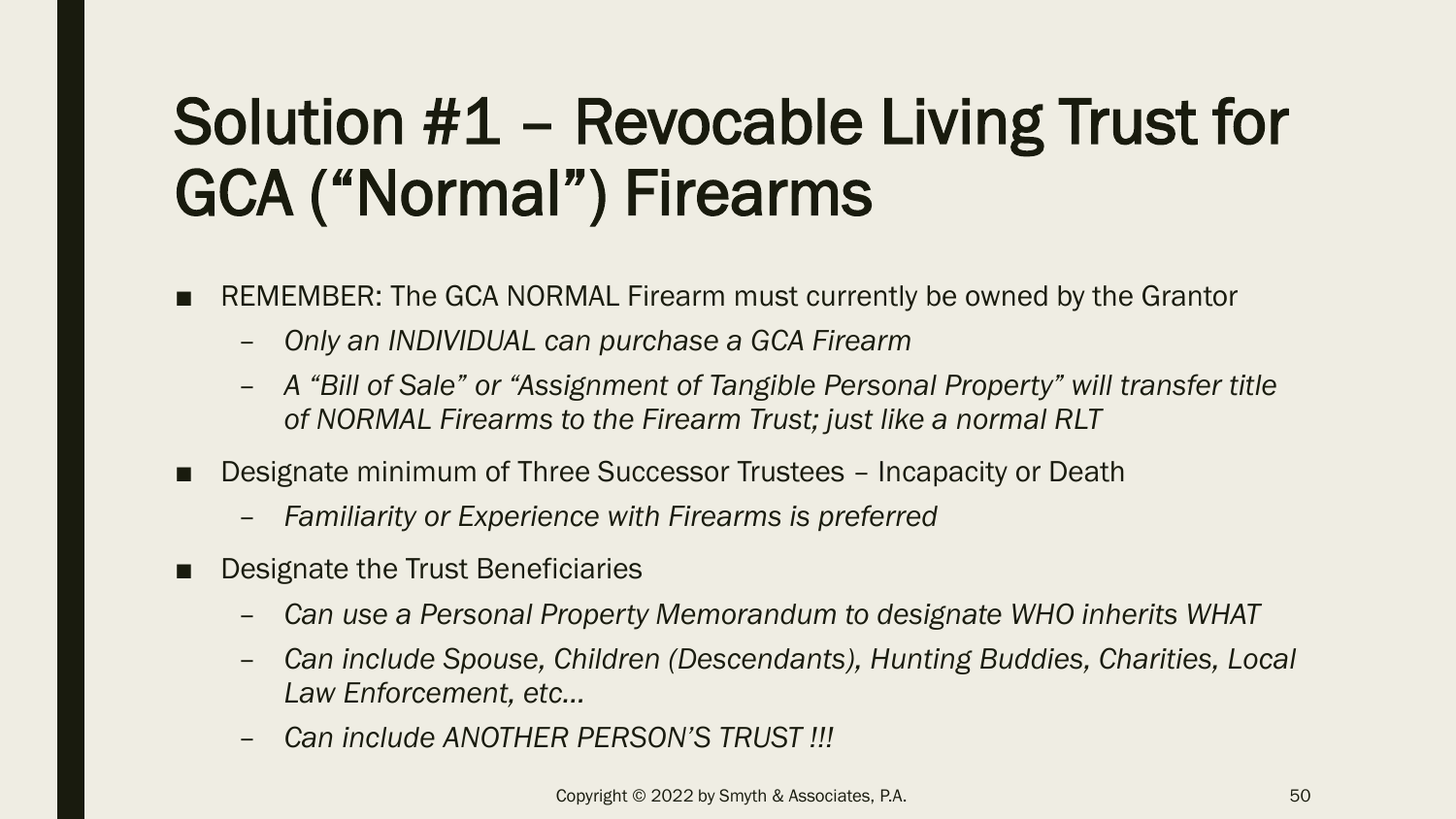## Solution #1 – Revocable Living Trust for GCA ("Normal") Firearms

- Select a **TAME NAME** for the Trust, i.e., Smith Gun Trust Don't recommend "The Roy D. Mercer's Favorite 55-Gallon Drum of Taliban-Kicking Whoop Ass Gun Trust"
	- *Memorandum of Trust*
	- *Bank Accounts*
	- *Published in publicly-available documents*
- No requirement to specifically list each FIREARM
- Can own life insurance  $\leftarrow$  Opens up a lot of possibilities
- Make other ESTATE PLANNING decisions regarding the Trust

Best described as an Estate Planning Trust with knowledgeable provisions about Firearms – unlike most NFA Gun Trusts that poorly plan for Estate Planning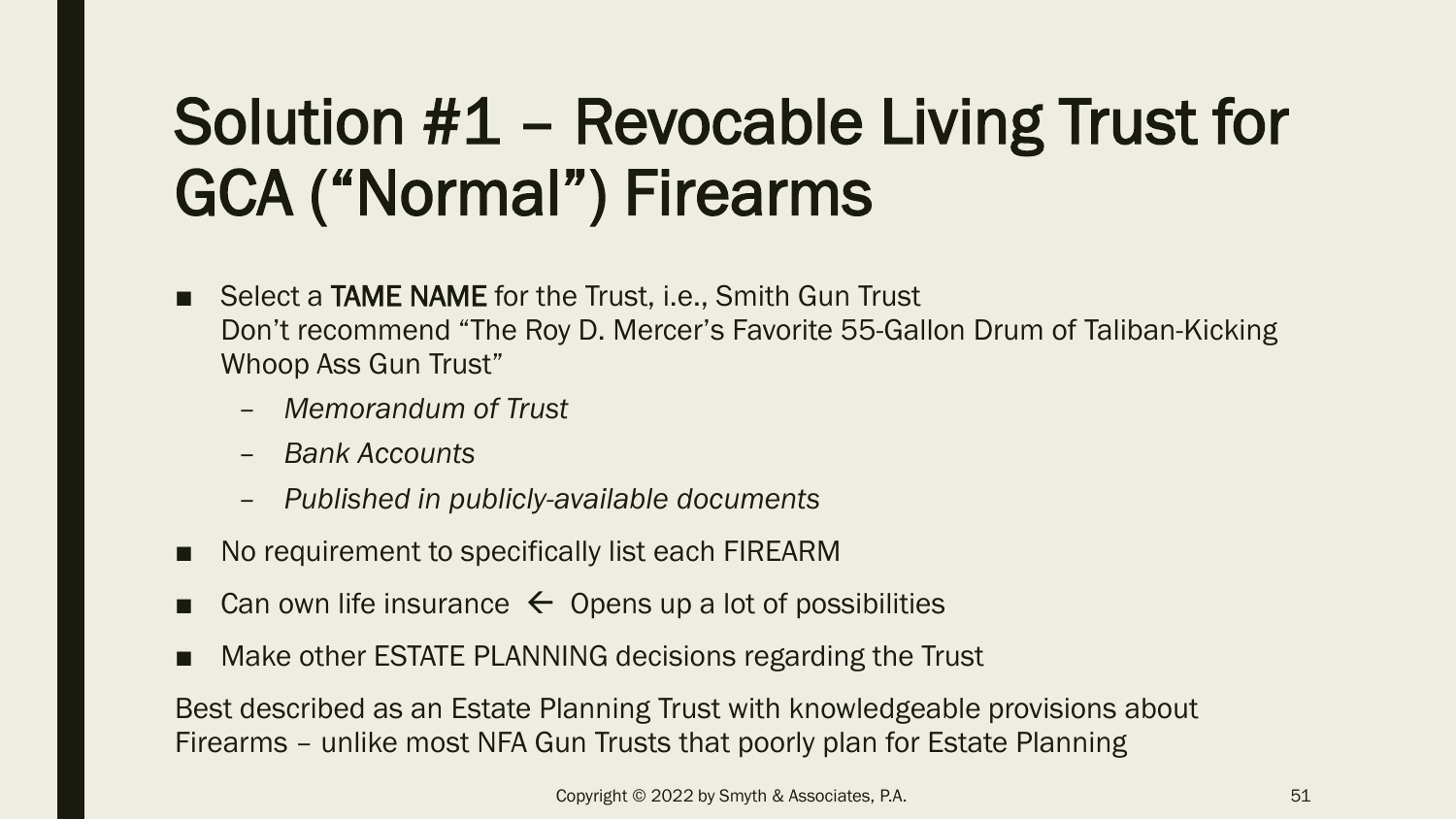### Solution #2 – Revocable Living Trust for NFA Firearms

- A revocable living trust for NFA firearms should have a short name due to engraving cost and space
- A revocable living trust for NFA firearms should contain detailed instructions for your successor Trustees to help ensure that they do not engage in an "accidental" felony
- A copy of your living trust for NFA firearms will be provided to BATF with your Form 1 or Form 4
- NFA items can be listed on a schedule by make; model; and serial number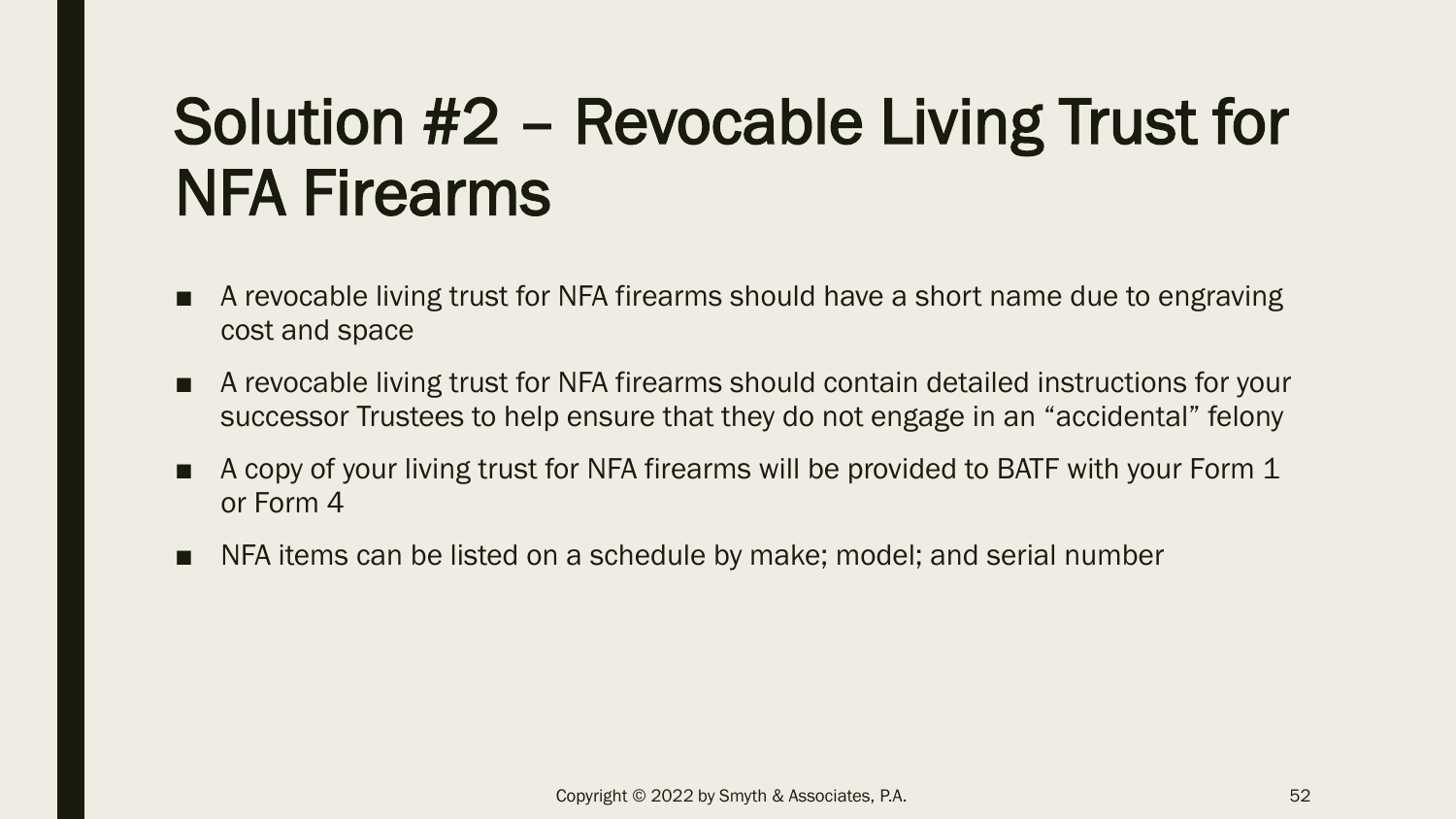### Solution #2 – Revocable Living Trust for NFA Firearms

- Designate any NEW Co-Trustees Fingerprints and photographs not required !!!
- Designate minimum of Three Successor Trustees Incapacity or Death
	- *Familiarity or Experience with Firearms is preferred*
- Designate the Trust Beneficiaries
	- *Can use a Personal Property Memorandum to designate who inherits what*
	- *Can include Spouse, Children (Descendants), Hunting Buddies, Charities, Local Law Enforcement, etc.*
	- *Can include ANOTHER PERSON'S TRUST !!!*
- Can own life insurance  $\leftarrow$  Opens up a lot of possibilities
- Make other ESTATE PLANNING decisions regarding the Trust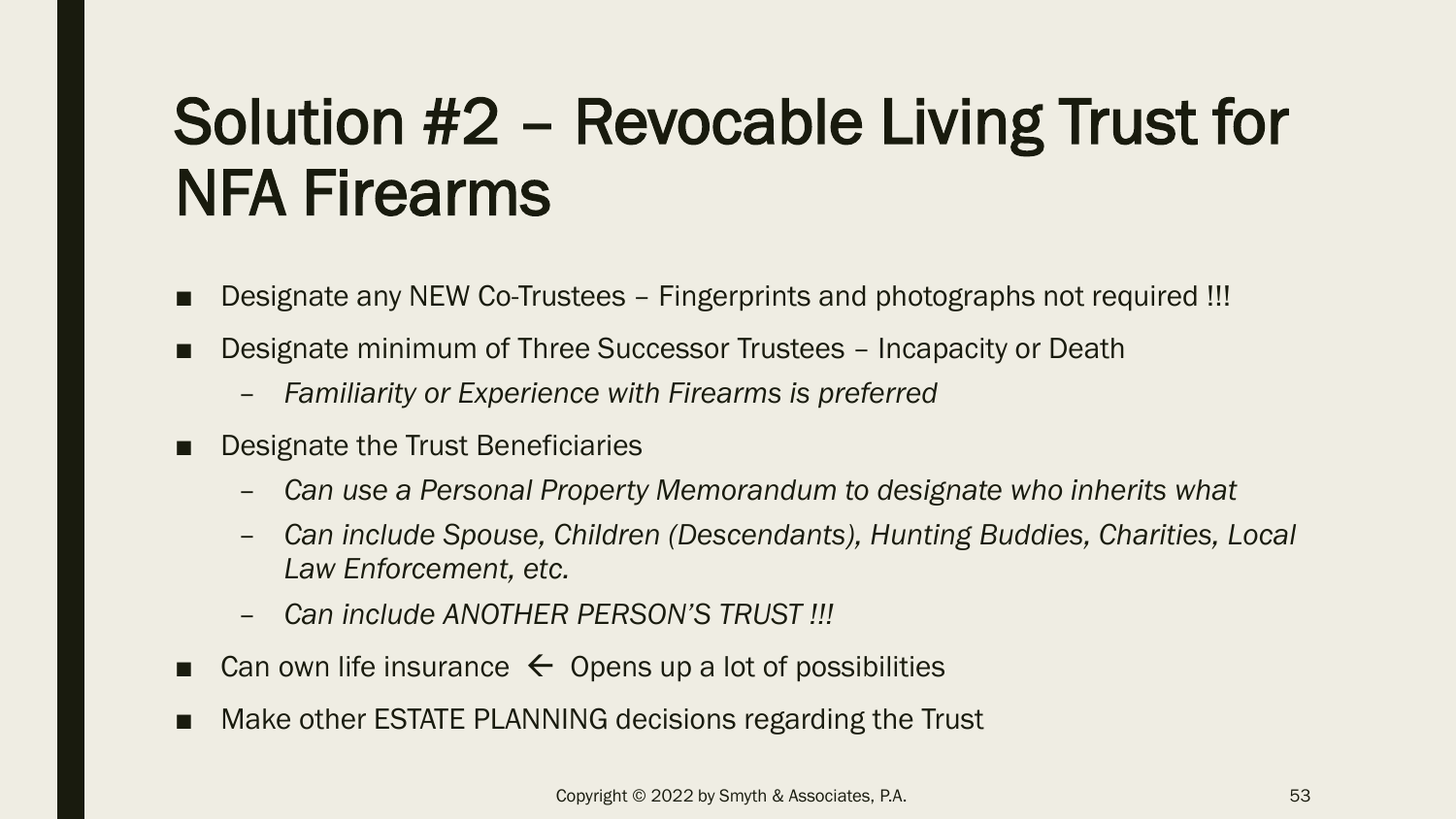### Solution #2 – Revocable Living Trust for NFA Firearms

- When the NFA Firearm is used, have available
	- *A copy of your ATF Tax Stamp paperwork*
	- *A copy of necessary TRUST documents*
	- *Recommend that a copy of the receipt / invoice showing purchase be kept*
- An INDIVIDUAL appointed as a SPECIAL TRUSTEE / BENEFICIARY may use the NFA Firearm when the RESPONSIBLE PERSON is NOT PRESENT
- Rescind the appointment when the NFA Firearm is no longer being used by the SPECIAL TRUSTEE / BENEFICIARY